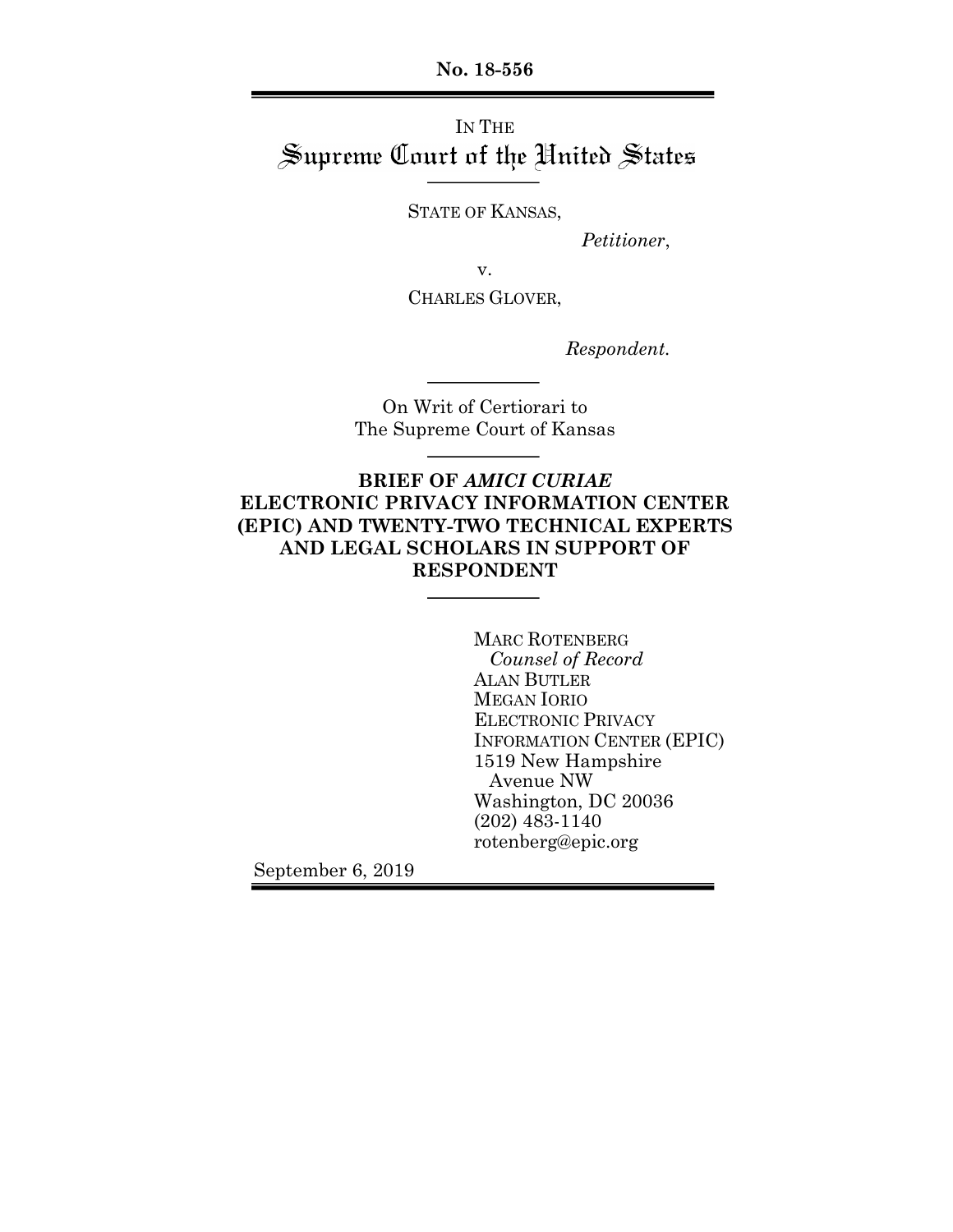# **TABLE OF CONTENTS**

| INTEREST OF THE AMICI CURIAE 1                                                                                                                                          |
|-------------------------------------------------------------------------------------------------------------------------------------------------------------------------|
|                                                                                                                                                                         |
|                                                                                                                                                                         |
| Traffic stops based solely on the suspended<br>Ι.<br>license of the registered owner, combined with<br>Automated License Plate Readers, will                            |
| A. Law enforcement officers increasingly<br>use Automated License Plate Readers7<br>The use of Automated License Plate<br>B.<br>Readers has significantly increased the |
| number of traffic stops and false<br>C. The use of Automated License Plate<br>Readers disproportionately impacts<br>disadvantaged and minority                          |
| This Court should not adopt a rule that allows<br>II.<br>traffic stops based solely on ALPR alerts that<br>the license of a vehicle's registered owner is               |
|                                                                                                                                                                         |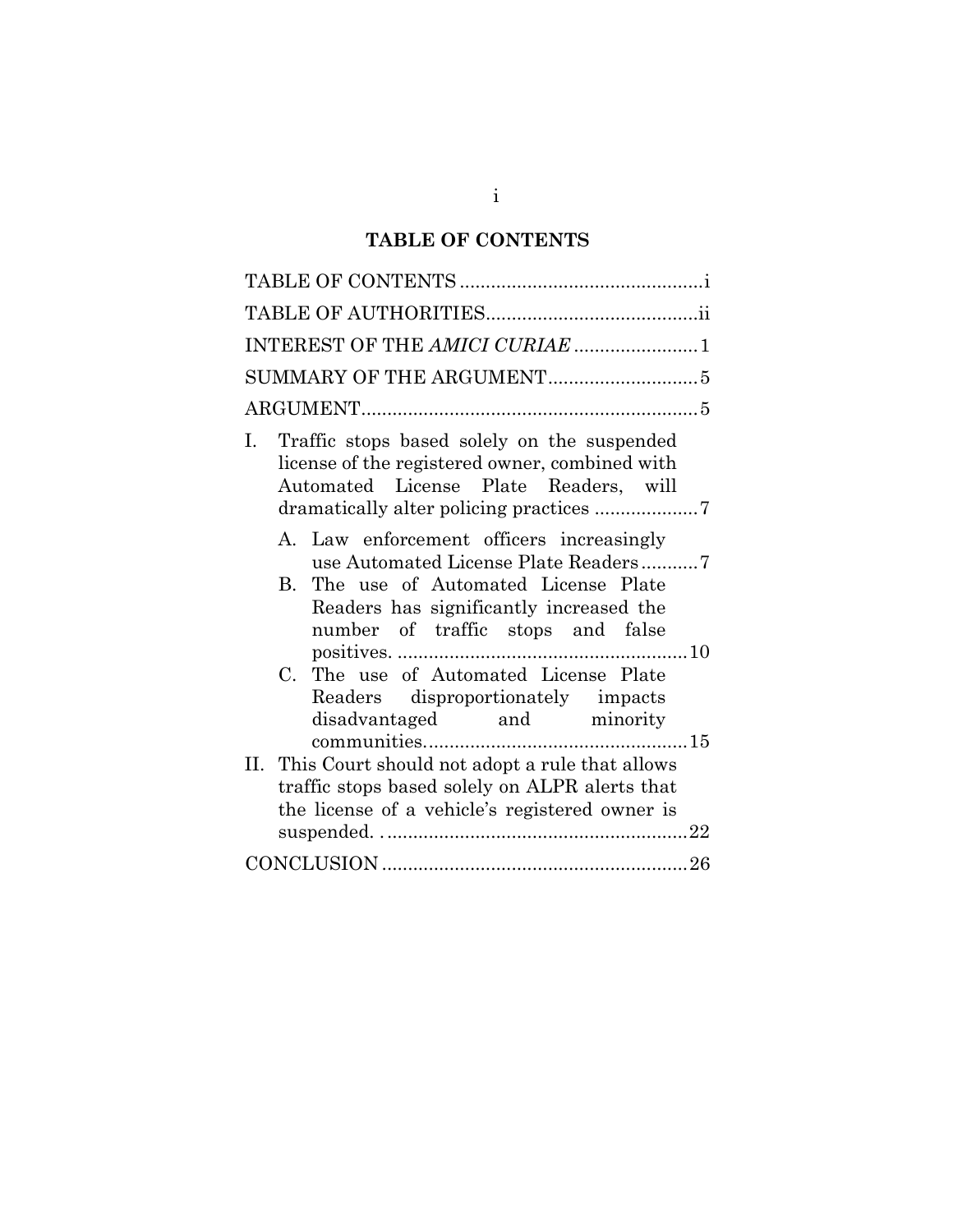# **TABLE OF AUTHORITIES**

## **CASES**

| Arizona v. Evans,                                |
|--------------------------------------------------|
| 514 U.S. 1 (1995) (O'Connor, J., concurring)23   |
| Carpenter v. United States,                      |
|                                                  |
| Delaware v. Prouse,                              |
|                                                  |
| Herring v. United States,                        |
|                                                  |
| Herring v. United States,                        |
| 555 U.S. 135 (2009) (Ginsburg, J., dissenting)12 |
| Kyllo v. United States,                          |
|                                                  |
| Olmstead v. United States,                       |
| 277 U.S. 438 (1928) (Brandeis, J., dissenting)23 |
| Riley v. California,                             |
|                                                  |
| United States v. Brignoni-Ponce,                 |
|                                                  |

## **OTHER AUTHORITIES**

| Alex Campbell & Kendall Taggart, A Traffic<br>Cop's Ticket Bonanza in a Poor Texas Town,                                                           |  |
|----------------------------------------------------------------------------------------------------------------------------------------------------|--|
| Buzzfeed News (Jan. 26, 2016)  19, 20                                                                                                              |  |
| Amanda Geller et al., Aggressive Policing and<br>the Mental Health of Young Urban Men, 104<br>Am. J. Public Health 2321 (2014) 22                  |  |
| Brian A. Reaves, U.S. Dep't of Justice, Bureau of<br>Justice Statistics, Local Police Departments,<br>2013: Equipment and Technology (Jul. 2015) 8 |  |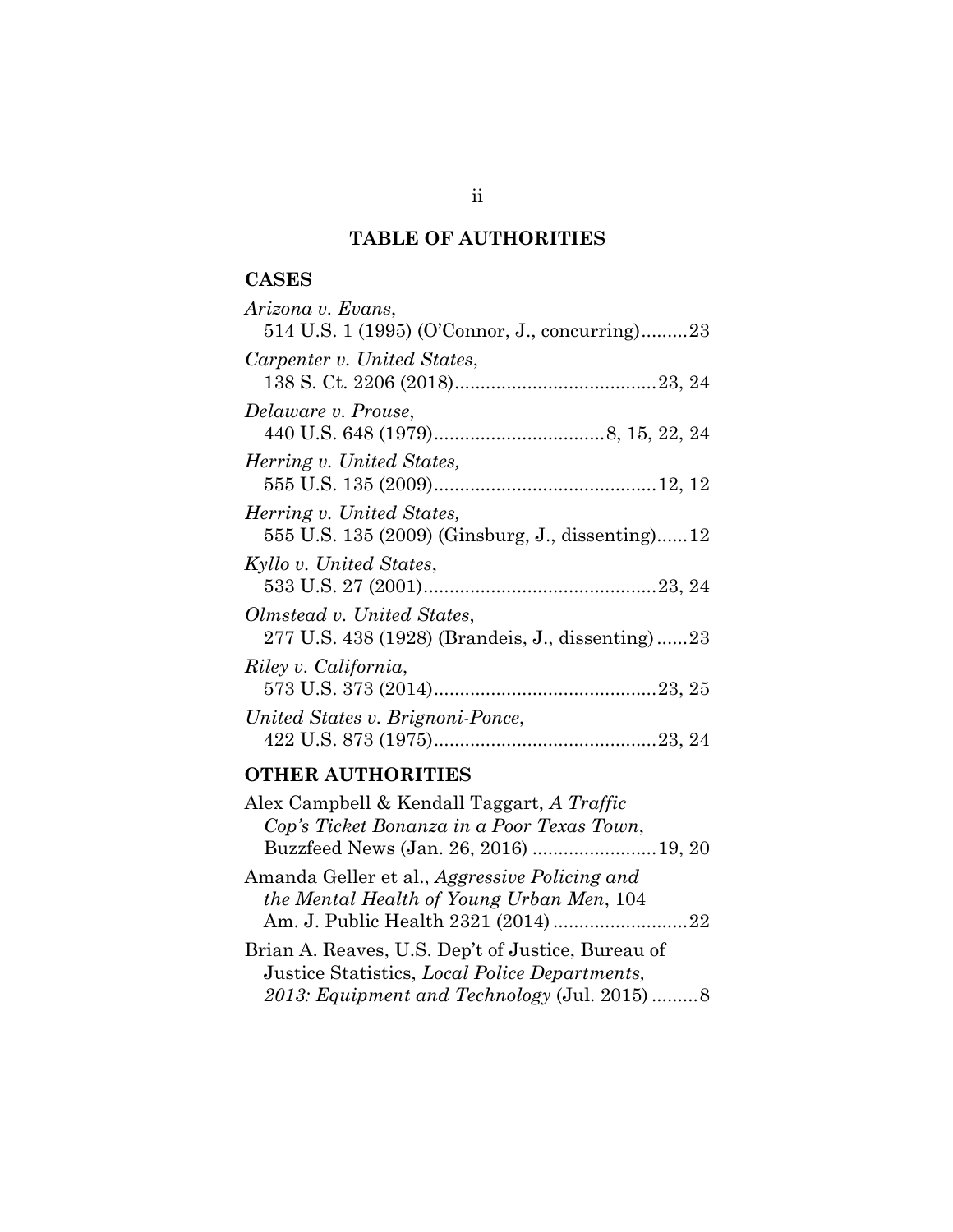| Cynthia Lum, et al., The Rapid Diffusion of<br>License Plate Readers in U.S. Law                                                                                                      |     |
|---------------------------------------------------------------------------------------------------------------------------------------------------------------------------------------|-----|
| <b>Enforcement Agencies: A National Survey</b>                                                                                                                                        |     |
| Cyrus Farivar, Due to License Plate Reader<br>Error, Cop Approaches Innocent Man, Weapon<br><i>in Hand</i> , Ars Technica (Apr. 23, 2014)14                                           |     |
| David J. Roberts & Meghann Casanova, Int'l<br>Ass'n of Chiefs of Police, Automated License<br>Plate Recognition (ALPR) Use by Law<br><b>Enforcement: Policy and Operational Guide</b> |     |
| Dylan Hart, License Plate Readers Net Arrests,<br>Raise Privacy Concerns, Sarasota Herald                                                                                             |     |
| Electronic Frontier Foundation, What You Can<br>Learn From Oakland's Raw ALPR Data (Jan                                                                                               |     |
| Emma Pierson et al., Stanford Computational<br>Policy Lab, A Large-scale Analysis of Racial<br>Disparities in Police Stops Across the United                                          |     |
| Emma Pierson et al., Stanford Open Policing<br>Project, A Large-scale Analysis of Racial<br>Disparities in Police Stops Across the United                                             |     |
| EPIC, EPIC FOIA: Automated License Plate<br>Readers and Border Checkpoint Body<br><i>Scanners</i> (2019)                                                                              | . 2 |
| EPIC, License Plate Recognition Systems (2019)2                                                                                                                                       |     |

# iii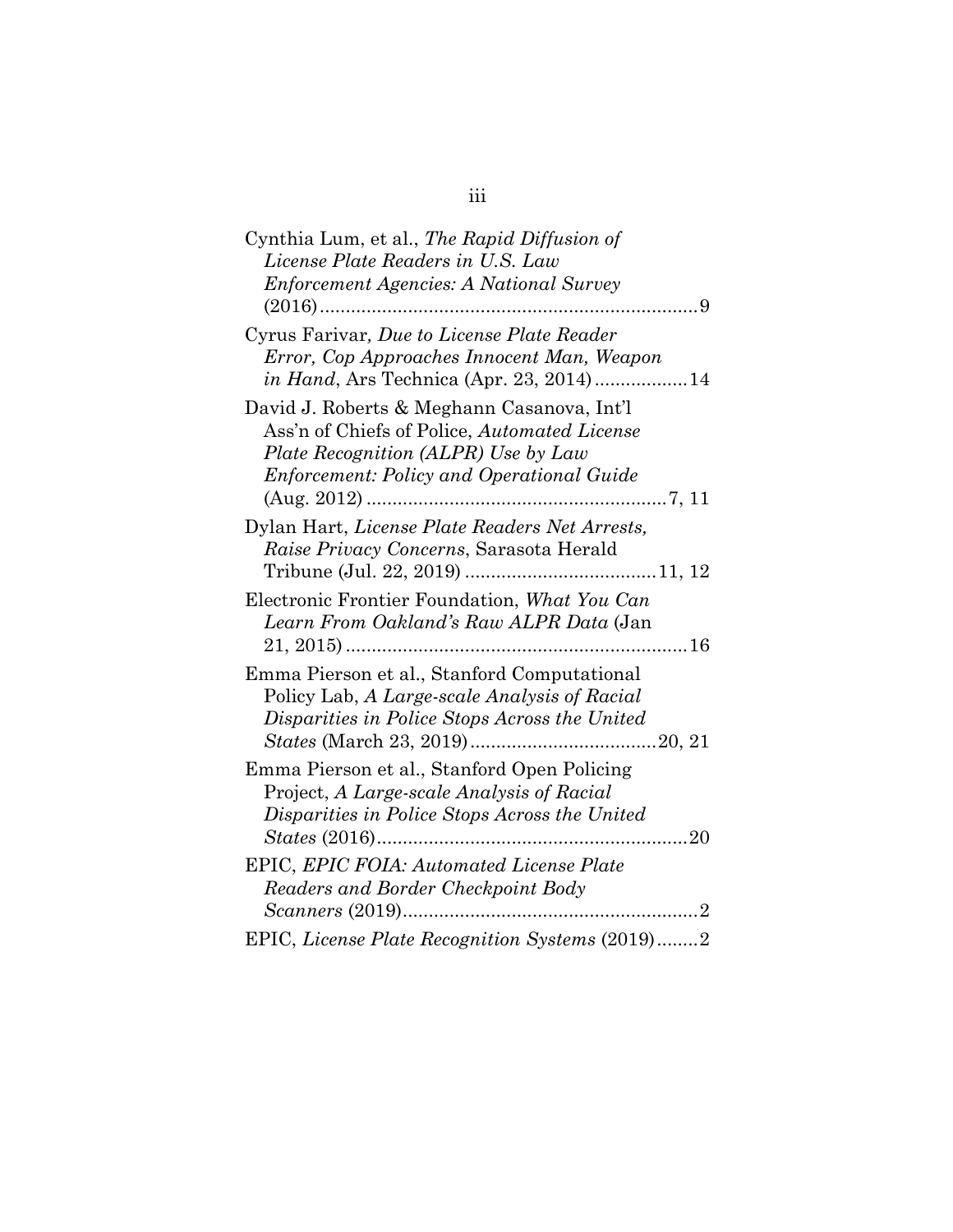| Eric Roper, City Cameras Track Anyone, Even<br>Minneapolis Mayor Ryback, Star Tribune                                                                                                                              |    |
|--------------------------------------------------------------------------------------------------------------------------------------------------------------------------------------------------------------------|----|
| Fed. Highway Admin., Tabulation of 2017<br>National Household Travel Survey (Sept. 4,                                                                                                                              |    |
| Global Marketing Insights, Carsharing Market<br>Size by Model, Growth Potential, Competitive<br>Market Share & Forecast, 2018-2024 (July                                                                           |    |
| Greensboro Police Department, Analysis of                                                                                                                                                                          |    |
| J.E. DeVylder et al., Prevalence, Demographic<br>Variation and Psychological Correlates of<br><i>Exposure to Police Victimization in Four US</i><br>Cities, 26 Epidemiology & Psychiatric                          |    |
| Joanna Weiss & Claudia Wilner, Driven by<br>Justice Coalition, Opportunity Suspended:<br>How New York's Traffic Debt Suspension<br>Laws Disproportionately Harm Low-Income<br>Communities and Communities of Color | 18 |
| Joseph Geha, How Fremont Police Have Quietly<br>Accumulated Expansive Surveillance Tools,                                                                                                                          |    |
| Josh Kaplan, License Plate Readers Are<br>Creeping Into Neighborhoods Across the                                                                                                                                   |    |
| Juan Del Toro et al., The Criminogenic and<br>Psychological Effects of Police Stops on<br>Adolescent Black and Latino Boys, 116 PNAS                                                                               |    |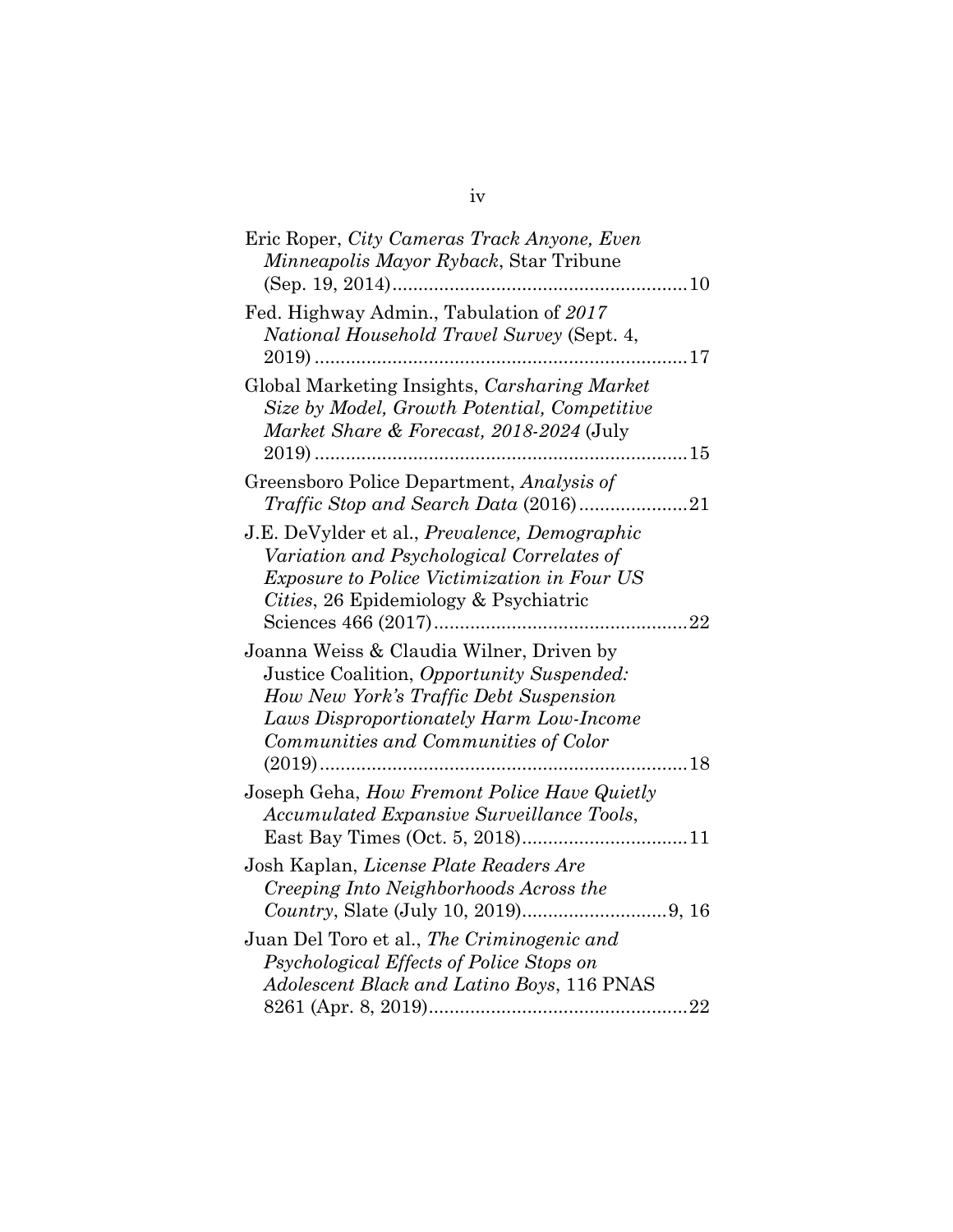| Keith Gierlack et. al, License Plate Readers for<br>Law Enforcement: Opportunities and                                                                                                                                                                   |
|----------------------------------------------------------------------------------------------------------------------------------------------------------------------------------------------------------------------------------------------------------|
| Laura Nolan, Woodstock Institute, The Debt                                                                                                                                                                                                               |
| Spiral: How Chicago's Vehicle Ticketing<br>Practices Unfairly Burden Low-Income and                                                                                                                                                                      |
| Leonardo, ALPR Solutions and Law                                                                                                                                                                                                                         |
| Leonardo, Conceal Your System Components                                                                                                                                                                                                                 |
| Leonardo, Mobile Plate Hunter 900 Series (2009) 10                                                                                                                                                                                                       |
| Lisa Fernandez & Brooks Jarosz, Privacy<br>Advocate Sues CoCo Sheriff's Deputies After<br>License Plate Readers Target His Car Stolen,                                                                                                                   |
| Nat'l Conf. of State Legislatures, Automated<br>License Plate Readers: State Statutes (Mar. 15,<br>$2019)$                                                                                                                                               |
| PIPS Technology, ALPR Applications (2019) 25                                                                                                                                                                                                             |
| Police Executive Research Forum, How Are<br>Innovations in Technology Transforming                                                                                                                                                                       |
| Rebecca C. Hetey et al, Data for Change: A<br>Statistical Analysis of Police Stops, Searches,<br>Handcuffings, and Arrests in Oakland, Calif.,<br>2013-2014, Stanford Social Psychological<br>Answers to Real-World Questions (June 23,<br>21<br>$2016)$ |
| Roselynne Reyes, LPR Technology, Police                                                                                                                                                                                                                  |

v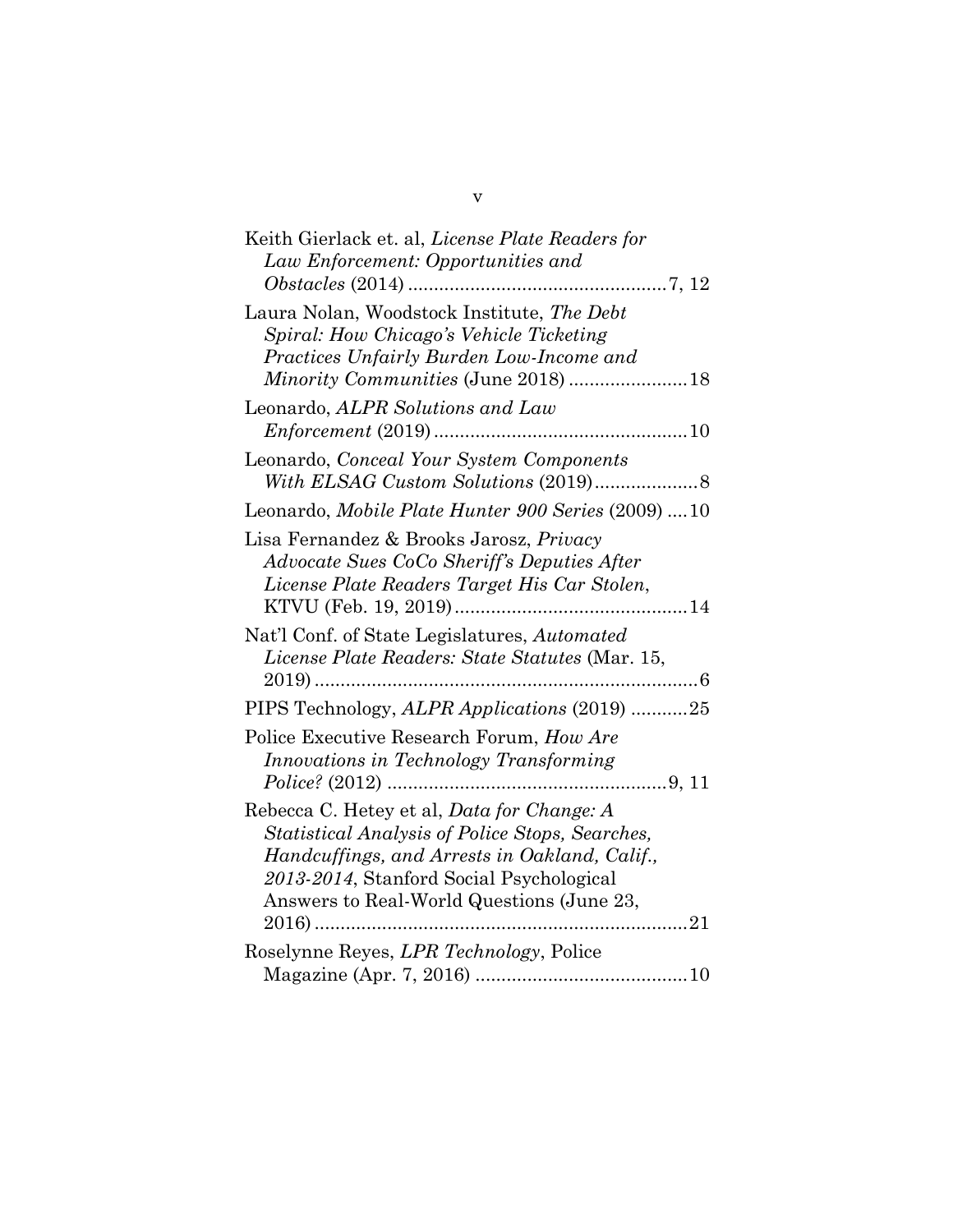# vi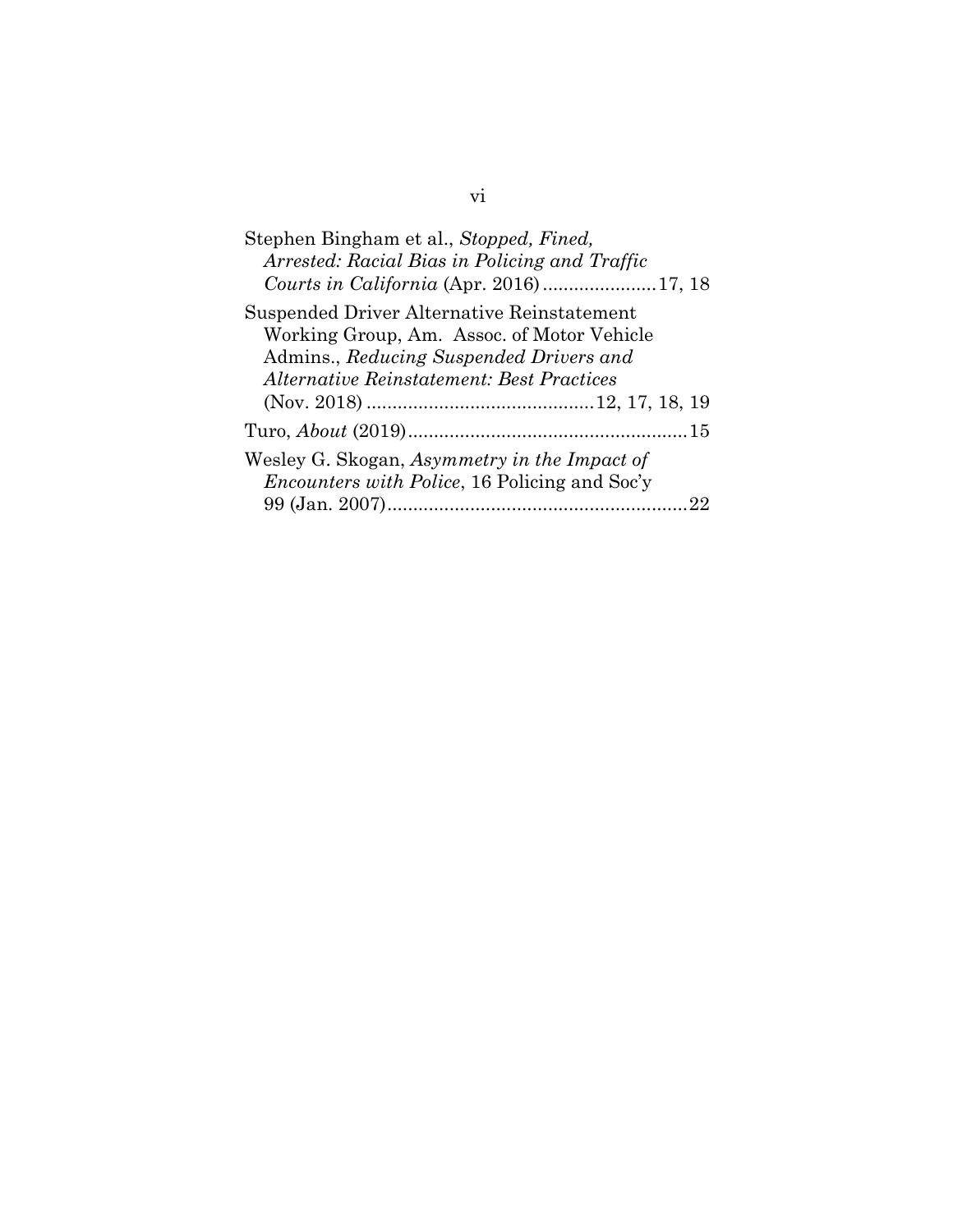#### **INTEREST OF THE** *AMICI CURIAE*

The Electronic Privacy Information Center (EPIC) is a public interest research center in Washington, D.C.1 EPIC was established in 1994 to focus public attention on emerging civil liberties issues, to promote government transparency, and to protect privacy, the First Amendment, and other constitutional values.

EPIC has filed numerous briefs before this Court over the past 25 years in cases concerning the application of the Fourth Amendment to new technology. *See, e.g.*, Brief of *Amici Curiae* EPIC et al., *Carpenter v. United States*, 138 S. Ct. 2206 (2018) (No. 16- 402) (arguing that the rule adopted in *Smith v. Maryland* should not extend to warrantless collection of cell phone location data); Brief of *Amici Curiae* EPIC et al., *Byrd v. United States*, 138 S. Ct. 1518 (No. 16-1371) (arguing that the contractual status of a driver does not affect the reasonable expectation of privacy); Brief of *Amici Curiae* EPIC et al., *Utah v. Streiff*, 136 S. Ct. 2056 (2016) (arguing that evidence obtained from suspicionless identification should be suppressed); Brief of *Amici Curiae* EPIC et al., *Riley v. California*, 134 S. Ct. 2473 (2014) (arguing that cell phones should not be subject to warrantless searches under the search incident to arrest exception); Brief of *Amicus Curiae*  EPIC, *Florida v. Harris*, 133 S. Ct. 1050 (2013) (arguing that the government bears the burden of establishing the reliability of new investigative techniques used

<sup>1</sup> Both parties consent to the filing of this brief. In accordance with Rule 37.6, the undersigned states that no monetary contributions were made for the preparation or submission of this brief, and this brief was not authored, in whole or in part, by counsel for a party.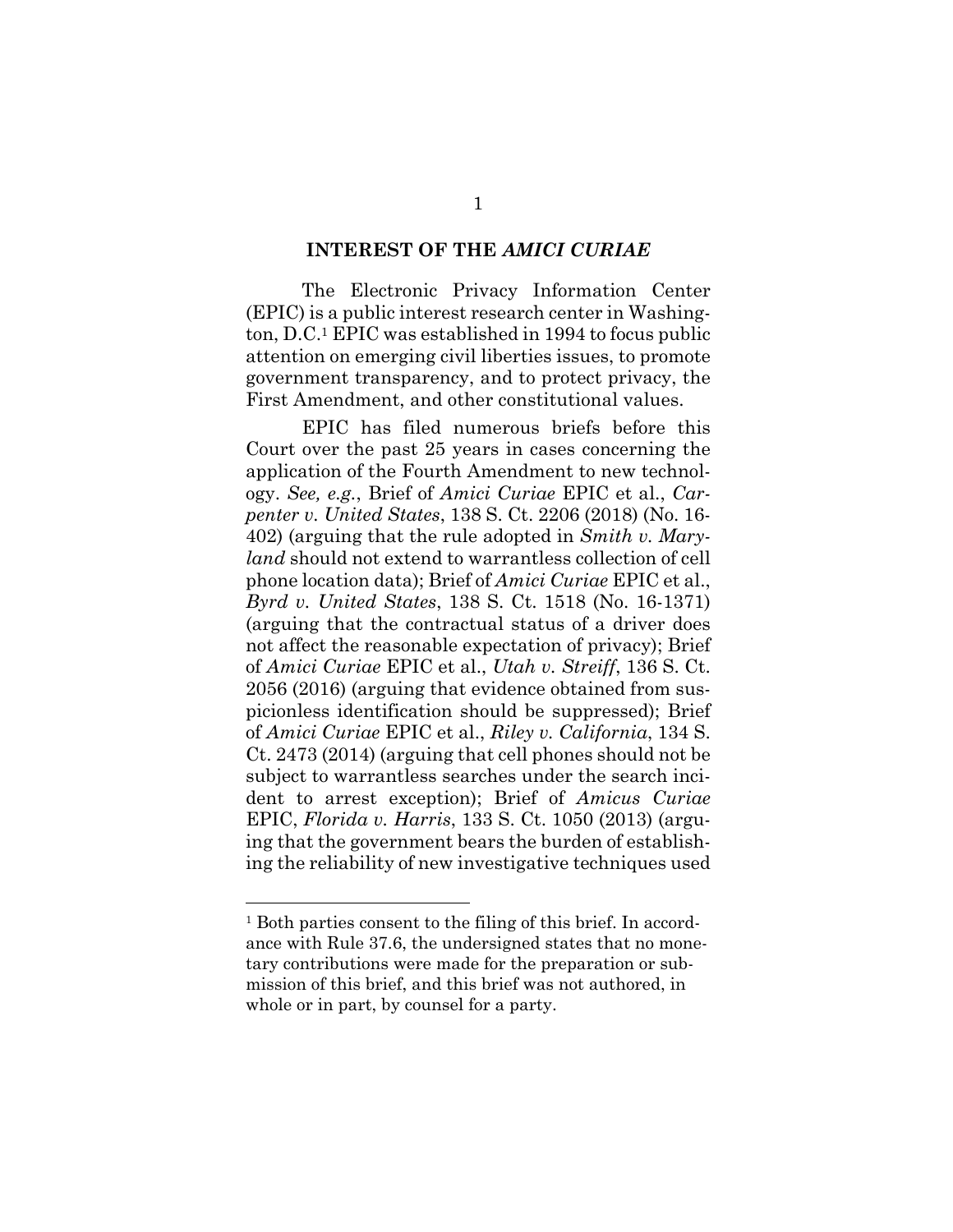in establishing probable cause for a search); Brief of *Amici Curiae* EPIC et al., *United States v. Jones*, 565 U.S. 400 (2012) (arguing that warrantless tracking of a car using a GPS device violates the Fourth Amendment).

This case implicates a police practice—stopping a vehicle when the license of the registered owner is suspended—that will have far-reaching implications as applied to the increasing use of Automated License Plate Readers. Under the *per se* rule proposed by the petitioners, there will be far more stops of vehicle operators who have, in fact, committed no crime, and these stops are more likely to occur in disadvantaged communities and communities of color where the sharing of vehicles among friends and relatives is a common practice.

EPIC first drew attention to the privacy risks of Automated License Plate Readers nearly a decade ago. EPIC, *License Plate Recognition Systems* (2019).<sup>2</sup> Since then, EPIC sued to obtain records pertaining to the use of license plate readers by the Departments of Homeland Security, Defense, and Justice. EPIC, *EPIC FOIA: Automated License Plate Readers and Border Checkpoint Body Scanners* (2019).<sup>3</sup> EPIC has also advocated for the release of records detailing the use of license plate readers at the state level. EPIC, *ACLU of Southern California v. Superior Court of Los Angeles* (2019).<sup>4</sup>

EPIC's brief is joined by the following distinguished experts in law, technology, and public policy.

<sup>2</sup> https://epic.org/privacy/licenseplates/.

<sup>3</sup> https://epic.org/foia/epic\_foia\_automated\_license\_pl.html.

<sup>4</sup> https://epic.org/amicus/foia/california/alpr/.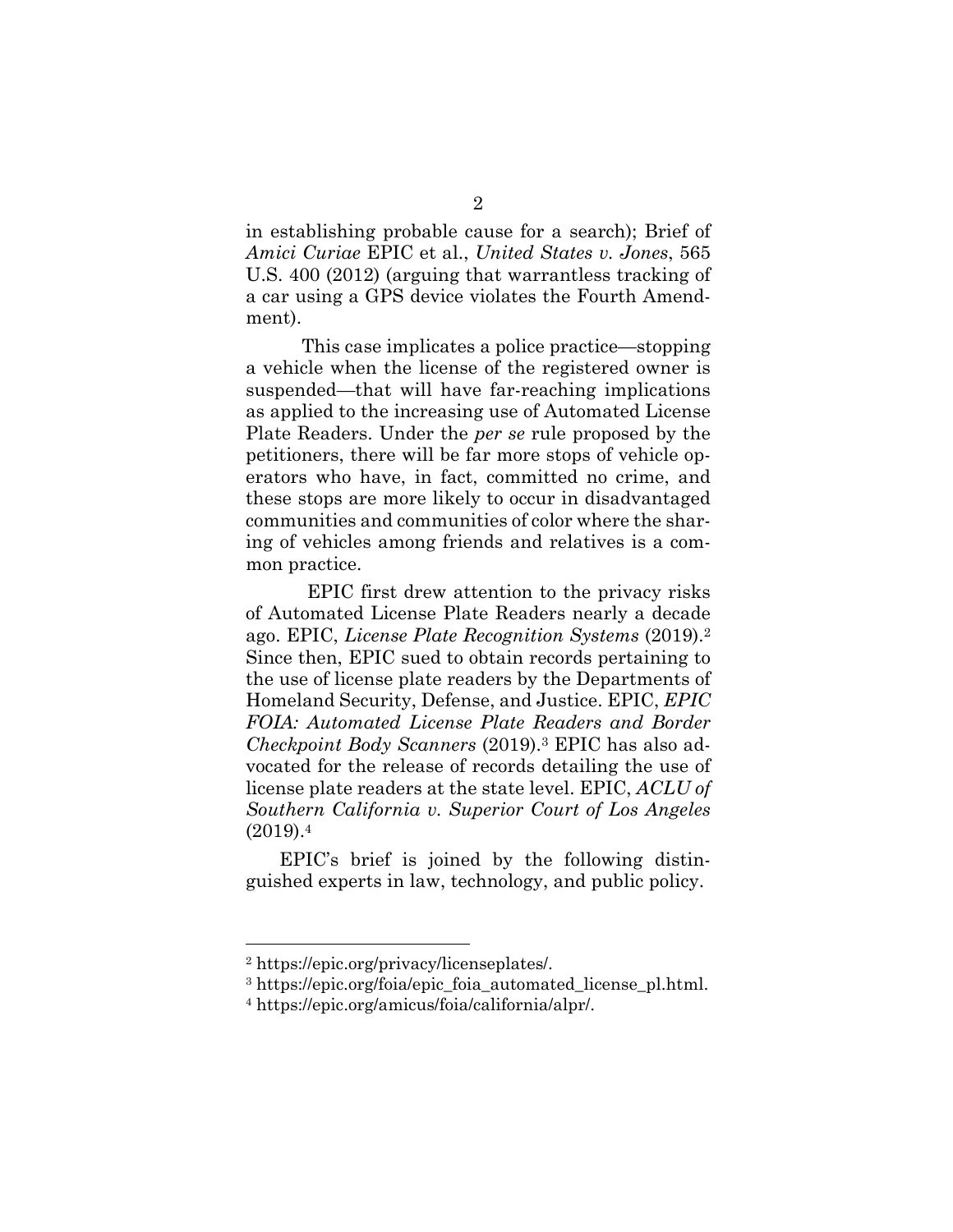# **Legal Scholars and Technical Experts** Colin J. Bennett Professor, University of Victoria Christine L. Borgman Distinguished Research Professor & Director, UCLA Center for Knowledge Infrastructures Kimberly Bryant Founder and CEO of Black Girls CODE Danielle Keats Citron Professor of Law, Boston University School of Law; Vice President, Cyber Civil Rights Initiative Simon Davies Publisher, the Privacy Surgeon, Fellow of the University of Amsterdam; Founder of Privacy International and EPIC Senior Fellow Addison Fischer Founder and Chairman, Fischer International Corp. Jerry Kang Korea Times—Hankook Ilbo Chair in Korean Am. Studies and Law, UCLA Harry R. Lewis Gordon McKay Professor of Computer Science, Harvard University Roger McNamee Elevation Partners Gary T. Marx Professor Emeritus of Sociology, MIT Mary Minow Library Law Consultant

3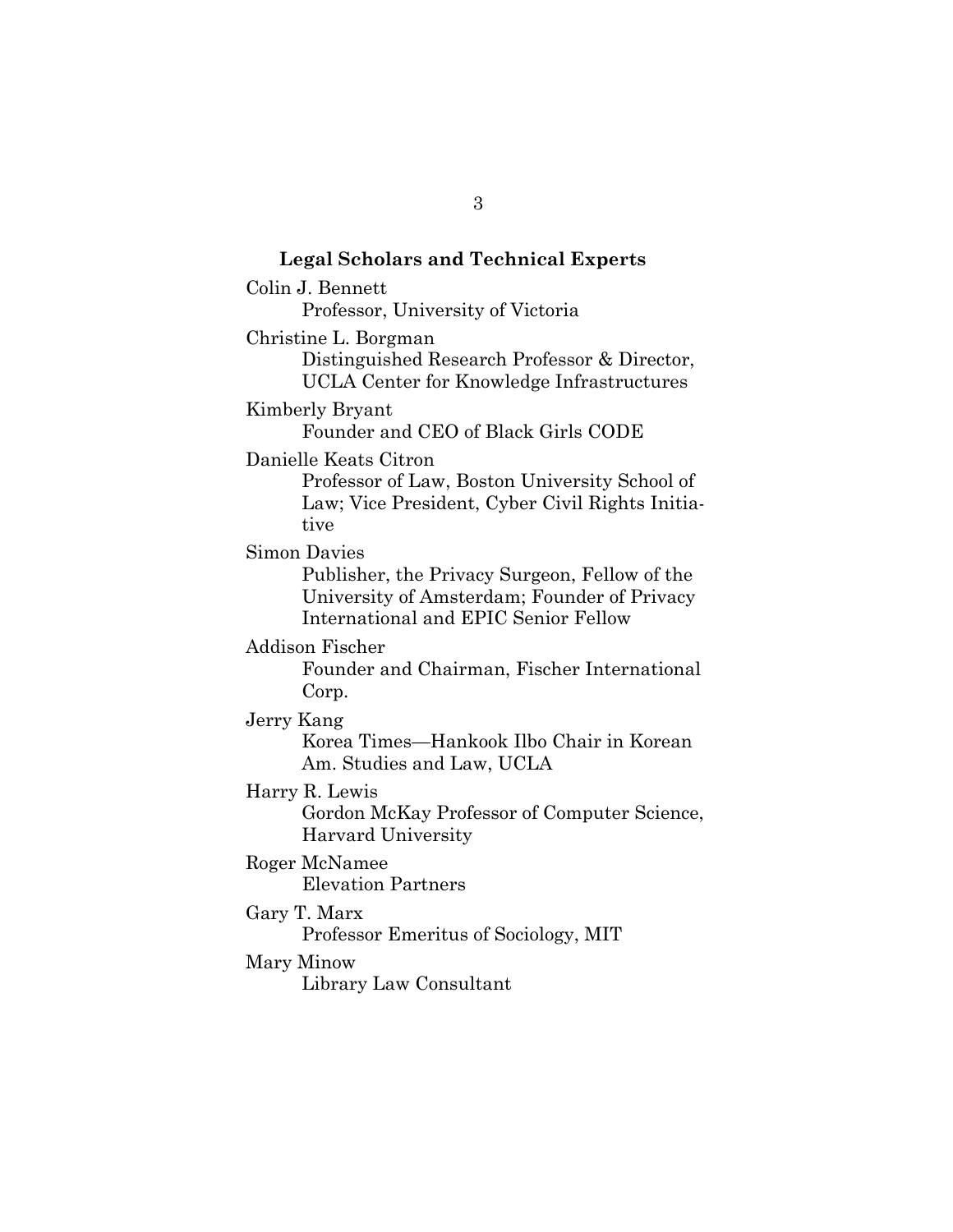Dr. Pablo Garcia Molina Adjunct Professor, Georgetown University Dr. Peter G. Neumann Chief Scientist, SRI International Computer Science Lab Deborah C. Peel, M.D. President of Patient Privacy Rights Bilyana Petkova EPIC Scholar-in-Residence; Assistant Professor, Maastricht University Bruce Schneier Fellow and Lecturer, Harvard Kennedy School Dr. Barbara Simons IBM Research (retired) Nadine Strossen John Marshall Harlan II Professor of Law, New York Law School Sherry Turkle Abby Rockefeller Mauzé Professor of the Social Studies of Science and Technology, Program in Science, Technology, and Society, MIT Ari Ezra Waldman Professor of Law, Director, Innovation Center for Law and Technology, New York Law School Jim Waldo Gordon McKay Professor of the Practice of Computer Science, John A. Paulson School of Engineering and Applied Sciences, Harvard University Christopher Wolf Board Chair, Future of Privacy Forum (Affiliations are for identification only)

4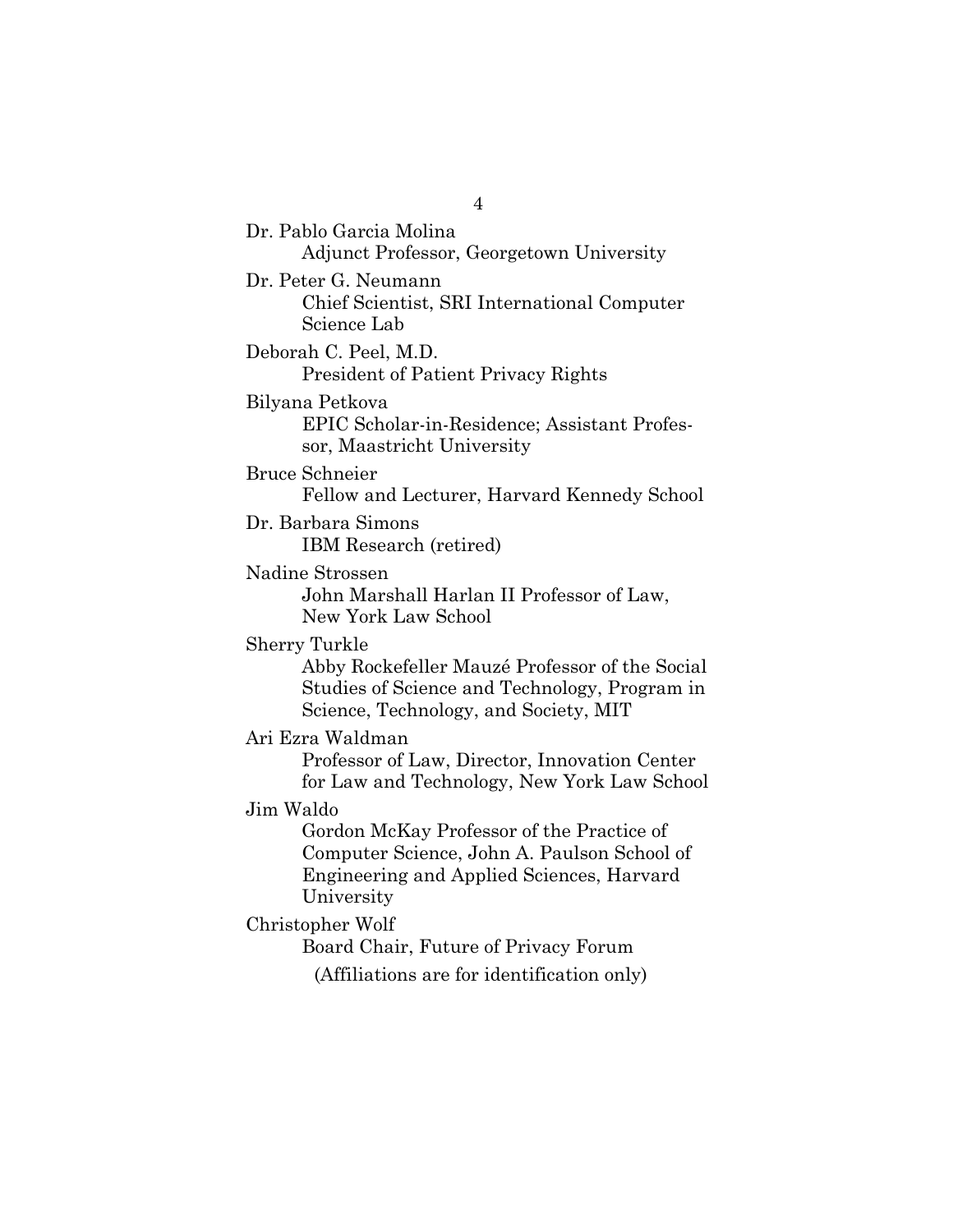#### **SUMMARY OF THE ARGUMENT**

The *Terry*-stop standard predates the adoption of automated policing techniques. For this reason, the Court should consider carefully whether to allow the police to stop a vehicle merely because the registered owner's license is suspended. Across the country, Automated License Plate Readers (ALPRs) scan license plates, search databases, and provide police officers with detailed information about the vehicle, including whether the registered owner has a suspended license. If the *per se* rule proposed by the petitioner were adopted, every such vehicle identified by the ALPR could then be stopped.

Moreover, the impact of the proposed rule would fall disproportionately on disadvantaged and minority communities. These communities are subject to increased use of ALPRs and are more likely to share vehicles of friends and family members, including those who may have a suspended license.

Amici urge the Court to uphold the decision of the Kansas Supreme Court and reject a rule that would allow a dramatic increase in traffic stops based on an assumption that is inaccurate and would unfairly burden disadvantaged communities.

#### **ARGUMENT**

Not long ago, a law enforcement officer might learn that the registered owner of a car had a suspended license after a traffic stop occurred if the operator of the vehicle happened to be the registered owner and the license was in fact suspended. Once a traffic stop was underway, an officer could manually run the plates or the license record for the driver. Officers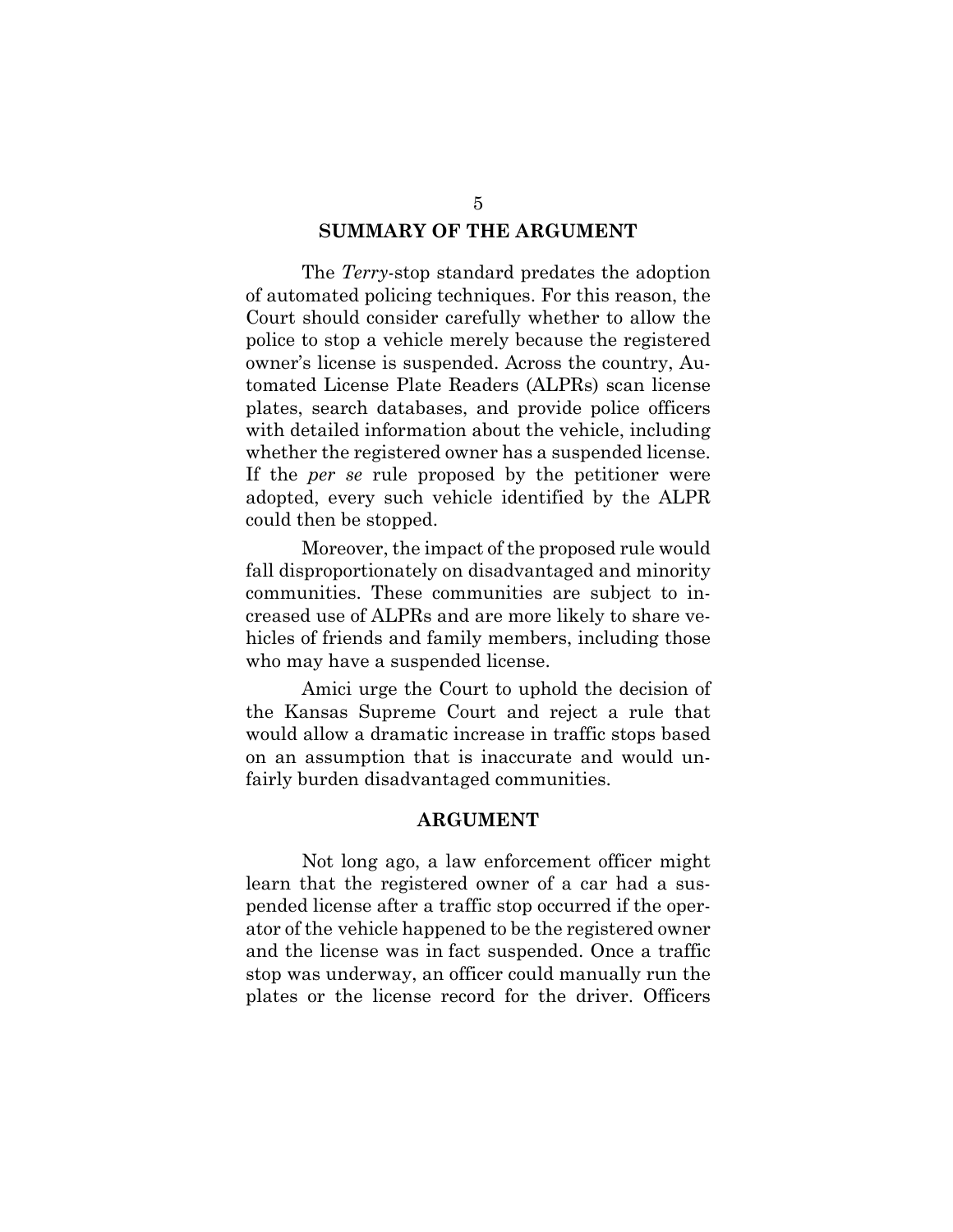could not stop every vehicle, or even a significant number of vehicles, to determine whether the registered owner of the vehicle had a suspended license. In fact, the driver of the vehicle might not be the registered owner.

But now police departments across the United States use ALPRs for traffic enforcement. These devices allow officers, before a traffic violation is suspected or a stop has occurred, to determine whether the license of a registered owner has been suspended. This policing technique has fundamentally changed the way that law enforcement officers assess which vehicles to stop. Indeed, states have already begun to recognize the implications of this new policing technique.

> The data collected can enhance law enforcement's ability to investigate and enforce the law, but also raise concerns that the information collected may be inaccurate, placed into databases and shared without restrictions on use, retained longer than necessary, and used or abused in ways that could infringe on individuals' privacy.

Nat'l Conf. of State Legislatures, *Automated License Plate Readers: State Statutes* (Mar. 15, 2019).<sup>5</sup>

This Court should consider the impact of this policing technique on a proposed rule that would allow the police to stop a vehicle merely because the license of the registered owner was suspended. The Court has

<sup>5</sup> http://www.ncsl.org/research/telecommunications-and-information-technology/state-statutes-regulating-the-use-ofautomated-license-plate-readers-alpr-or-alpr-data.aspx.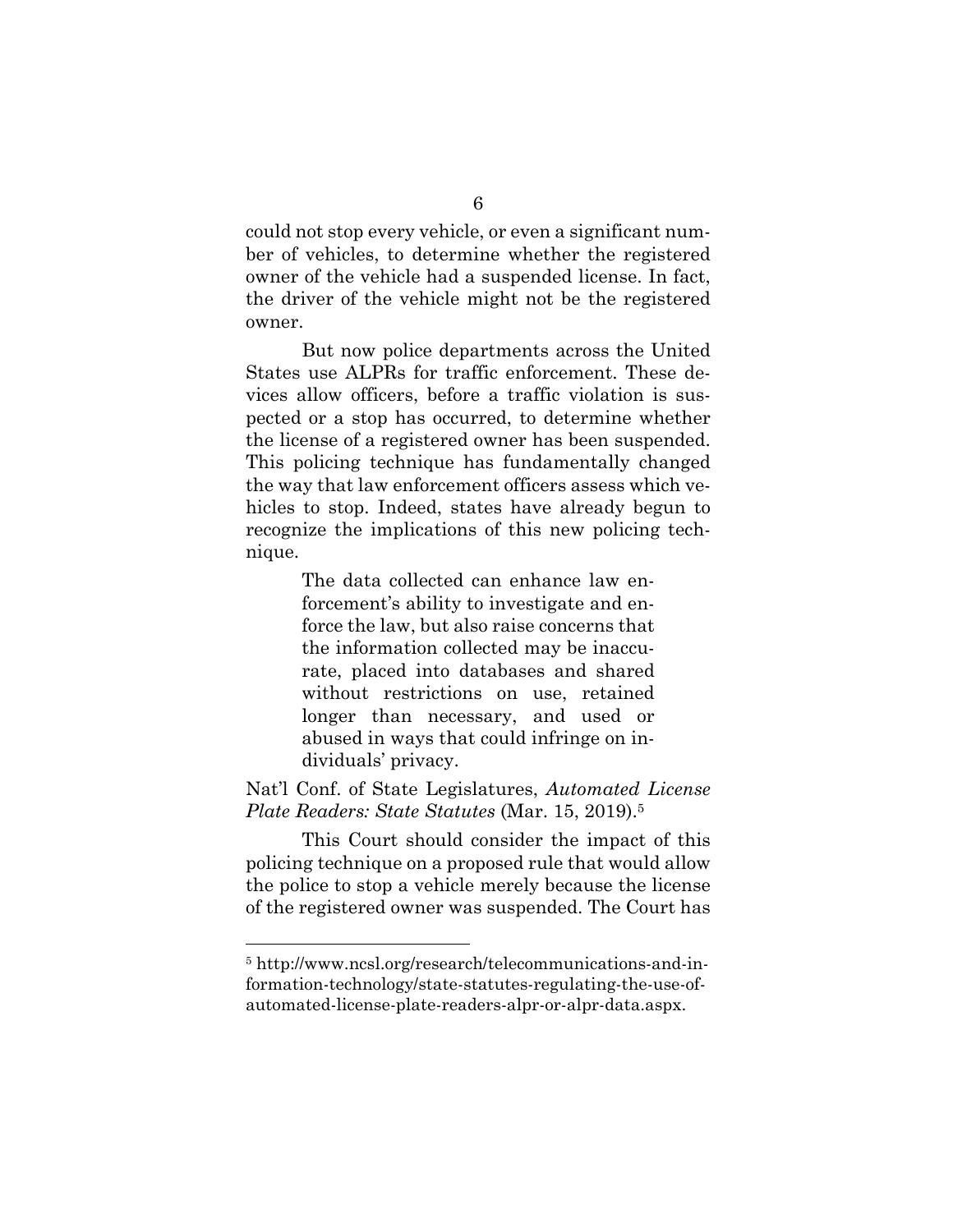previously recognized the effect of advances in technology on Fourth Amendment rights. The Court should do so here.

**I. Traffic stops based solely on the suspended license of the registered owner, combined with Automated License Plate Readers, will dramatically alter policing practices**

#### **A. Law enforcement officers increasingly use Automated License Plate Readers**

ALPRs are powerful computer systems that allow police to easily obtain information about motor vehicles. The typical ALPR system includes a camera that scans the license plates of passing cars, and a computer that converts the image of the license plate number to text, searches a database or "hotlist" for the number, and alerts officers, in real-time, if there is a match. David J. Roberts & Meghann Casanova, Int'l Ass'n of Chiefs of Police, *Automated License Plate Recognition (ALPR) Use by Law Enforcement: Policy and Operational Guide* 9 (Aug. 2012).<sup>6</sup> The hotlists are maintained by law enforcement agencies and contain a list of stolen vehicles and cars associated with wanted or missing persons. *Id*. at 26. Departments that use ALPRs for traffic enforcement also run the license plate numbers through state DMV records to determine whether the vehicle or registered owner are sanctioned. Keith Gierlack et. al, *License Plate Readers for Law Enforcement: Opportunities and Obstacles* 50 (2014).<sup>7</sup>

<sup>6</sup> https://www.theiacp.org/sites/default/files/IACP\_ALPR\_ Policy\_Operational\_Guidance.pdf.

<sup>7</sup> https://www.rand.org/pubs/research\_reports/RR467.html.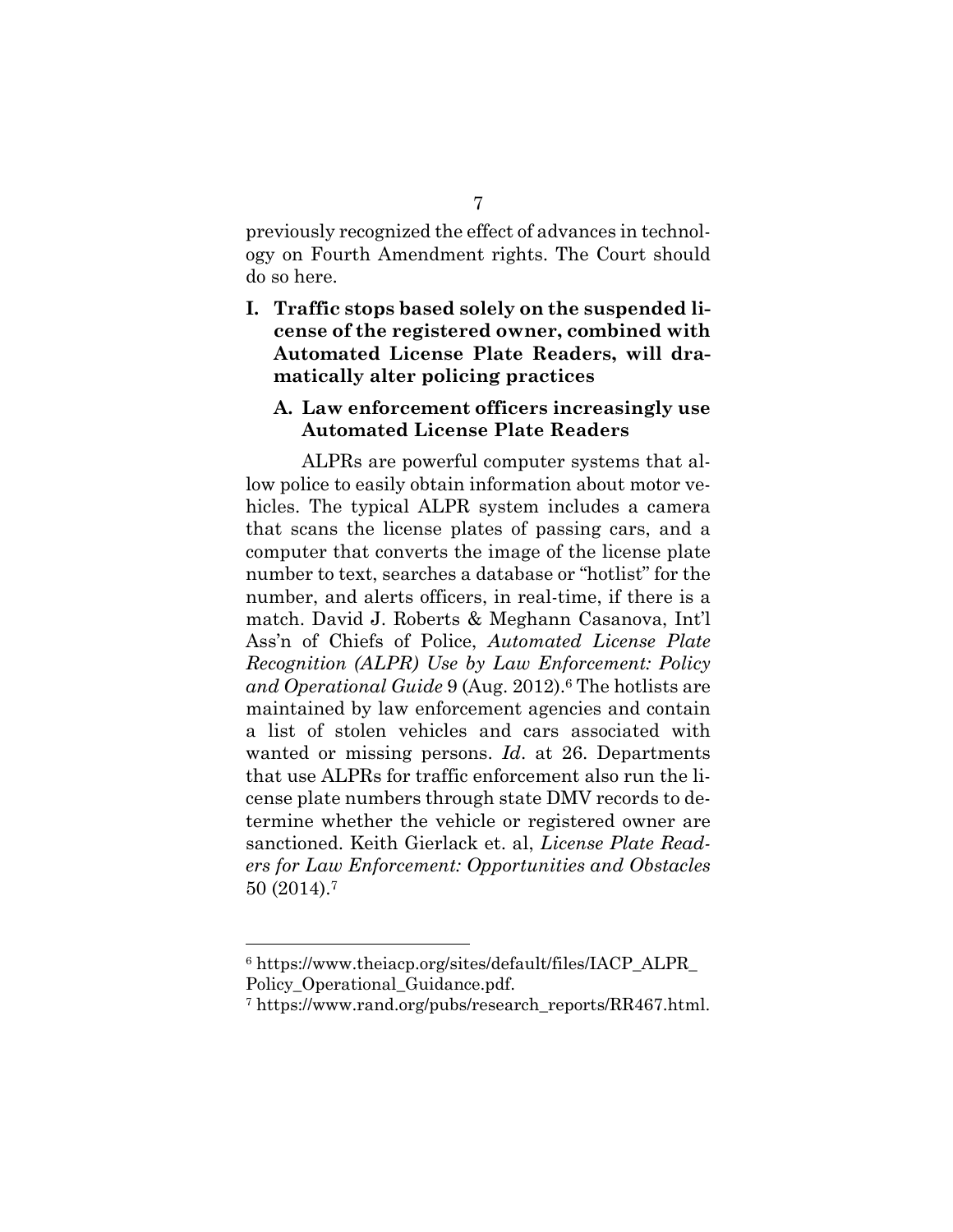ALPR cameras can be mounted on stationary infrastructure, such as light poles, or in a mobile unit, such as a patrol car, a trailer, or even a traffic cone. The cameras can be concealed so that passing drivers do not know that their vehicles are being scanned. Leonardo, *Conceal Your System Components With ELSAG Custom Solutions* (2019).<sup>8</sup> The concealment of the scanning process is one feature that distinguishes ALPR-facilitated stops from typical checkpoint stops, as drivers cannot "see that other vehicles are being stopped" nor other "visible signs of the officers' authority." *Delaware v. Prouse*, 440 U.S. 648, 657 (1979) (quoting *Brignoni-Ponce*, 422 U.S. at 894-95). Instead, the stop entails "law enforcement officers signaling a moving automobile to pull over to the side of the roadway, by means of a possibly unsettling show of authority." *Id*.

Police departments across the country use ALPRs. The technology is ubiquitous in major metropolitan areas, with 93% of cities with one million inhabitants or more reporting that their police departments use ALPRs. Brian A. Reaves, U.S. Dep't of Justice, Bureau of Justice Statistics, *Local Police Departments, 2013: Equipment and Technology* 4 (Jul. 2015).<sup>9</sup> The technology has also become popular in smaller cities, with over three quarters of departments serving 100,000 or more residents using ALPRs in 2013. *Id*. A 2012 survey by the Police Executive Research Forum found that 85% of responding departments planned to buy the equipment or expand their systems in the next

<sup>8</sup> https://www.leonardocompany-us.com/lpr/alpr-products/custom-solutions.

<sup>9</sup> https://www.bjs.gov/content/pub/pdf/lpd13et.pdf.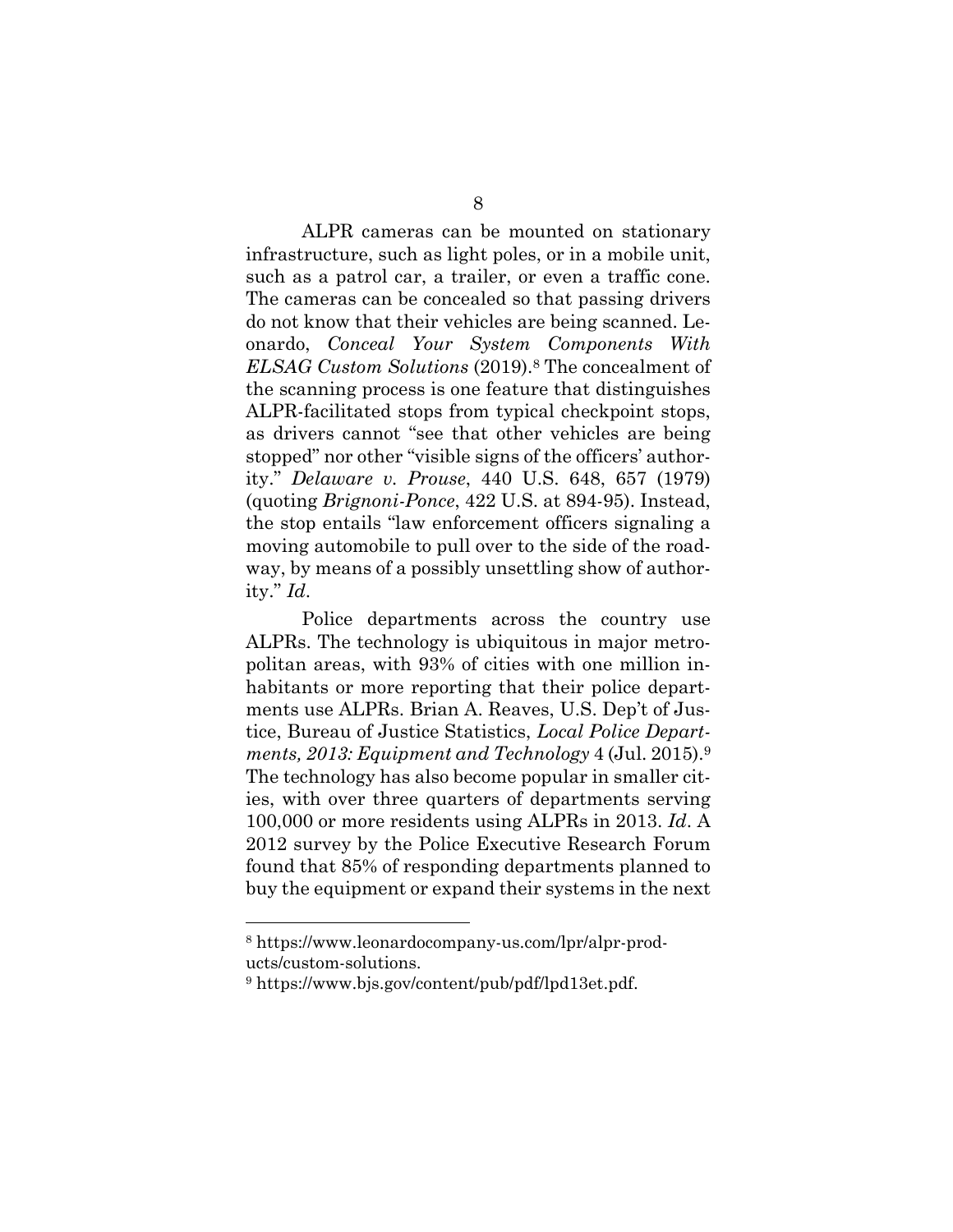five years. Police Executive Research Forum, *How Are Innovations in Technology Transforming Police?* at 31 (2012).<sup>10</sup> Those predictions were borne out by a subsequent study that found an estimated 66% of "police agencies with 100 or more officers" had access to LPRs. Cynthia Lum, et al., *The Rapid Diffusion of License Plate Readers in U.S. Law Enforcement Agencies: A National Survey* 4 (2016).<sup>11</sup>

And the technology is rapidly expanding to smaller police departments and municipalities. The cost of deploying this policing technique has dropped dramatically with the addition of new software-based services that utilize existing cameras (including traffic cameras). Josh Kaplan, *License Plate Readers Are Creeping Into Neighborhoods Across the Country*, Slate (July 10, 2019).<sup>12</sup> As recently as 2010, a police department would have to spend \$10,000 or more per camera, which would limit small departments to only a few ALPRs. *Id*. Now with software-based systems, those same departments can afford to operate hundreds of ALPRs. *Id*. One county said that whereas they could afford to operate two ALPRs in 2010, they will have nearly 500 in operation by the end of 2019. *Id*. The majority of departments that had previously chosen not to adopt ALPRs had done so for financial reasons. Lum et al., *supra*, at 5.

<sup>10</sup> https://www.policeforum.org/assets/docs/Critical\_Issues\_Series/how%20are%20innovations%20in%20technology%20transforming%20policing%202012.pdf.

<sup>11</sup> http://cebcp.org/wp-content/lpr/LPR-National-Survey-Report-2016.pdf.

<sup>12</sup> https://slate.com/technology/2019/07/automatic-licenseplate-readers-hoa-police-openalpr.html.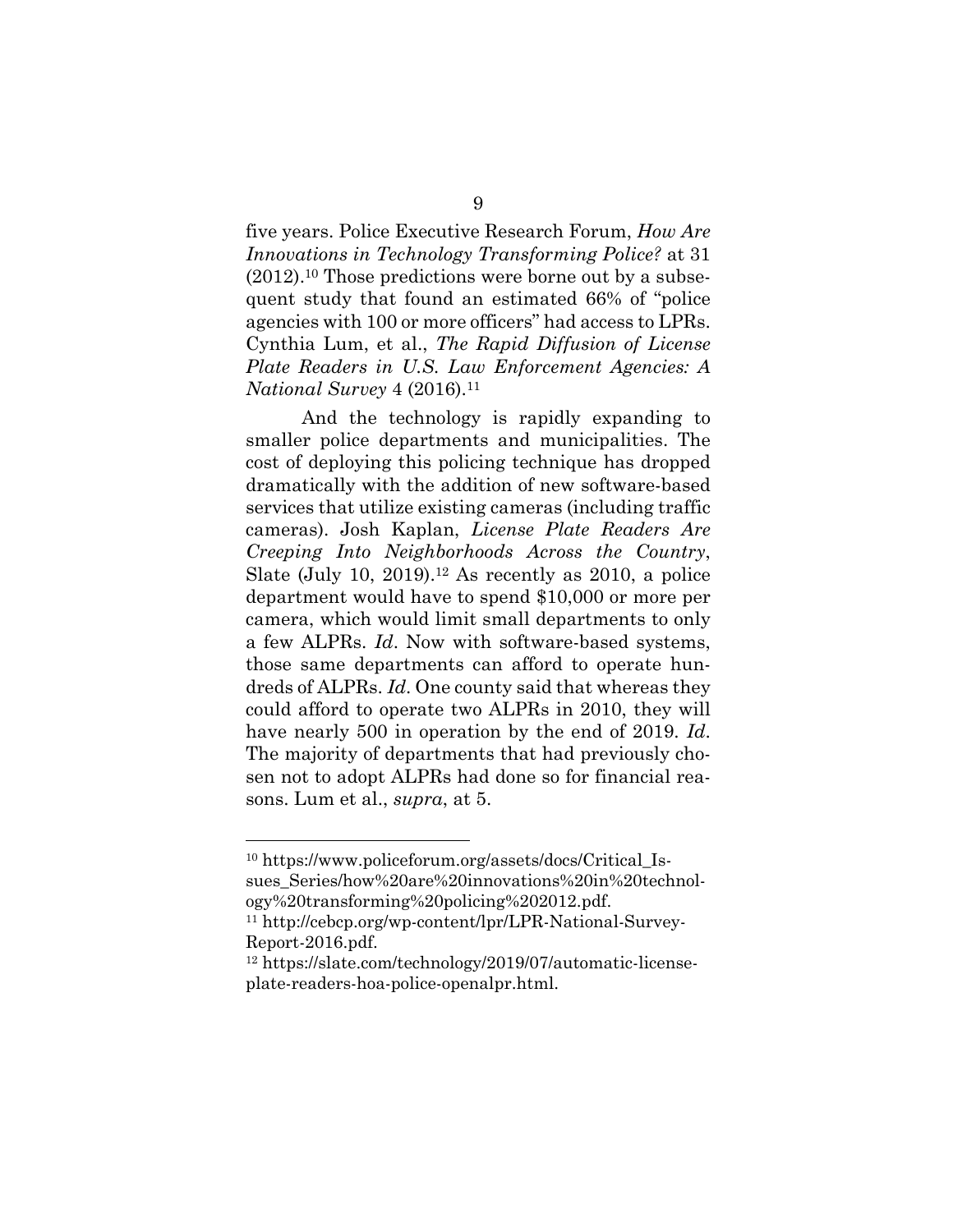## **B. The use of Automated License Plate Readers has significantly increased the number of traffic stops and false positives.**

ALPRs manufacturers market their products as a technique useful to "hunt for" vehicles in a way that was previously impossible without substantial further investment in labor. Leonardo, *ALPR Solutions and Law Enforcement* (2019).<sup>13</sup> ALPR manufacturers have stated that the cameras are capable of recording thousands of plates per minute. Roselynne Reyes, *LPR Technology*, Police Magazine (Apr. 7, 2016) (Claiming that one system can capture at a rate of 5,000 plates a minute on cars traveling up to 200 miles per hour across three lanes of traffic);<sup>14</sup> Leonardo, *Mobile Plate Hunter 900 Series* (2009) (listing a capture rate of 1,500 plates a minute "day or night, in any weather" at speeds up to 120 miles per hour across four lanes of traffic).<sup>15</sup> That means that a few ALPR cameras can generate millions of scans every day. The ten ALPR cameras of Minneapolis, a city of around 400,000 inhabitants, captured 4.9 million license plates in the program's first year. Eric Roper, *City Cameras Track Anyone, Even Minneapolis Mayor Ryback*, Star Tribune (Sep. 19, 2014).<sup>16</sup> The 26-camera ALPR system of Fremont, California, with population around 230,000,

<sup>13</sup> https://www.leonardocompany-us.com/lpr/who-weserve/alpr-law-enforcement.

<sup>14</sup> https://www.policemag.com/342009/lpr-technology.

<sup>15</sup> *Available at* https://www.documentcloud.org/documents/2690528-Assorted-Port-Arthur-documents.html#document/p10/a271798.

<sup>16</sup> http://www.startribune.com/aug-17-2012-city-camerastrack-anyone-even-minneapolis-mayor-rybak/166494646/.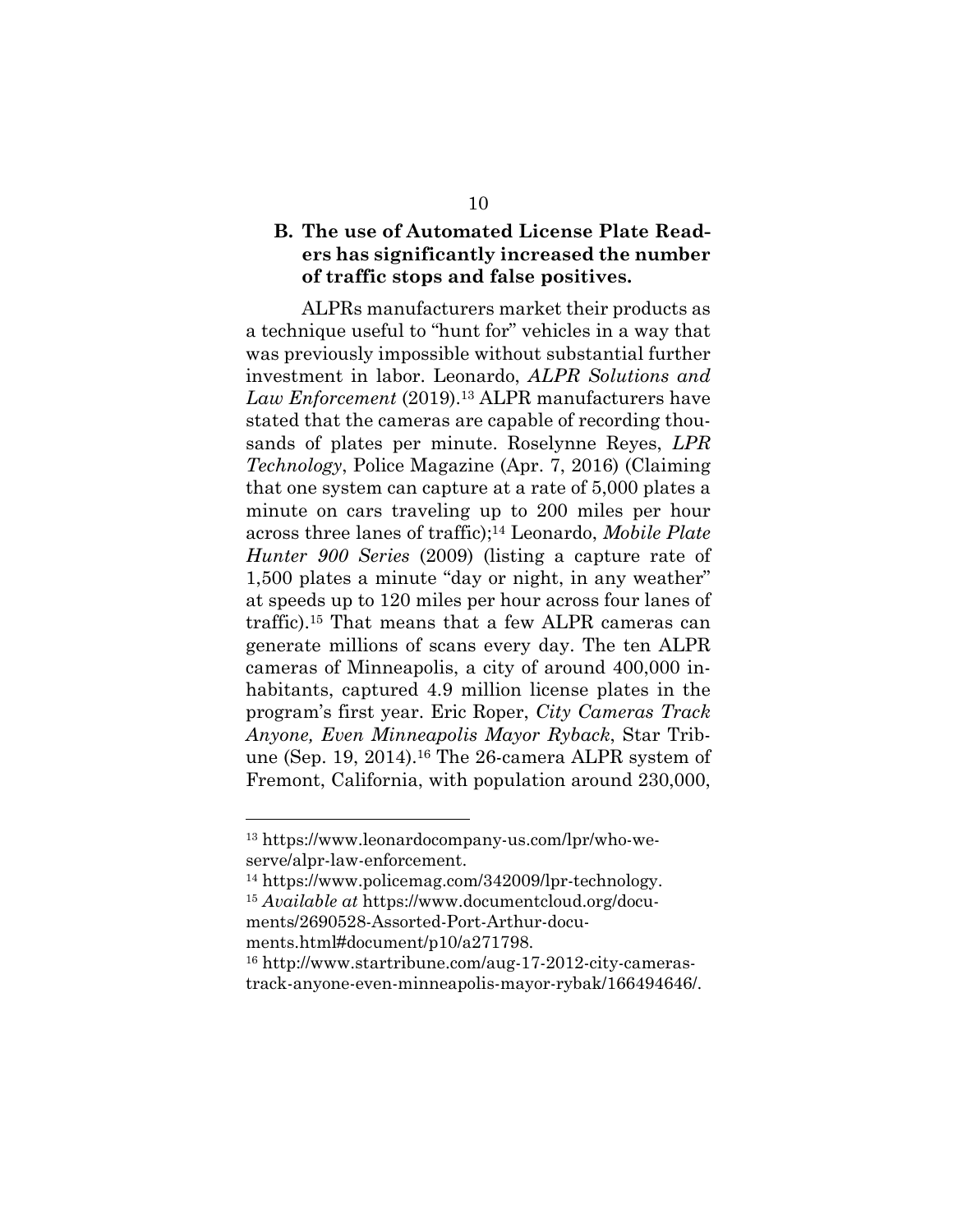generated a dizzying 20 million license plate scans between August 2017 and July 2018. Joseph Geha, *How Fremont Police Have Quietly Accumulated Expansive Surveillance Tools*, East Bay Times (Oct. 5, 2018).<sup>17</sup>

ALPR use has been shown to increase traffic stops. An experiment carried out by the Police Executive Research Forum found that ALPRs allowed officers to check eight times as many plates, generated over four times as many hits, and resulted in over two times as many arrests. Police Executive Research Forum, *How Are Innovations in Technology Transforming Police?* 30 (2012). PERF noted that their estimate of ALPR impact was "conservative" because it compared ALPR use to "extensive manual checking by a specialized unit." *Id*. Had PERF compared ALPR use to "a regular patrol doing sporadic checks," it would have seen "an even greater impact." *Id.* at 31.

The increased scanning of vehicles has already led to a significant increase in traffic stops in locations that adopt ALPRs for traffic enforcement. In Montgomery County, Maryland, one officer scanned more than 48,000 vehicles in 98 hours over 27 days, leading to 255 traffic citations, including 26 for suspended licenses. Roberts & Casanova, *supra*, at 23. In the three months after Holmes Beach, Florida installed five ALPR cameras, the police department made 127 traffic stops and 40 arrests. Dylan Hart, *License Plate Readers Net Arrests, Raise Privacy Concerns*, Sarasota Herald Tribune (Jul. 22, 2019).<sup>18</sup> During Fourth of

<sup>17</sup> https://www.eastbaytimes.com/2018/10/05/mostly-behind-the-scenes-fremont-police-have-accumulated-expansive-surveillance-tools/.

<sup>18</sup> https://www.govtech.com/public-safety/License-Plate-Readers-Net-Arrests-Raise-Privacy-Concerns.html.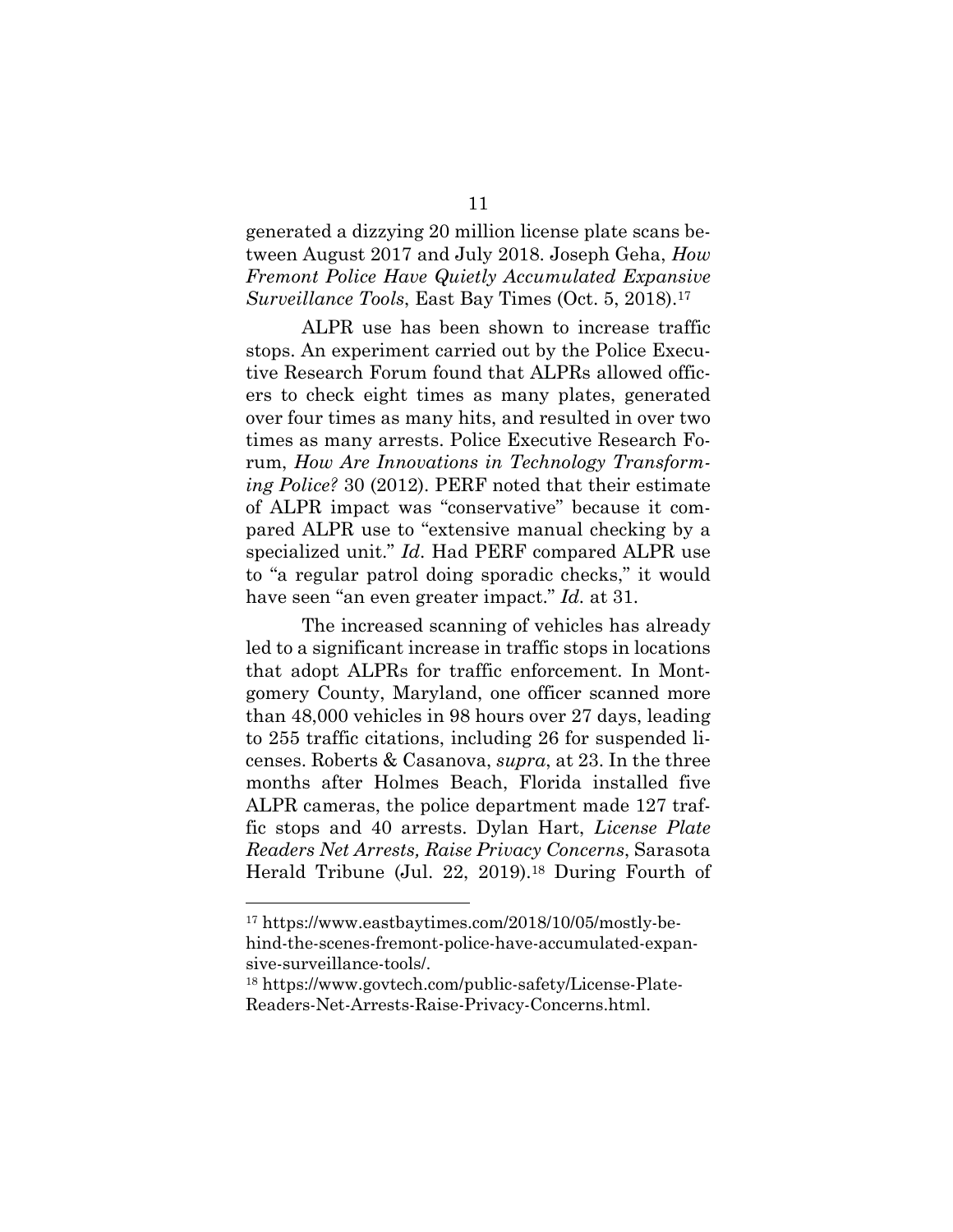July weekend, the system scanned over 234,000 vehicles, pinging 1,993 vehicles whose registered owners were sanctioned in some way—far more than the small police department could pursue. *Id*.

In some locations, suspended licenses generate so many ALPR alerts that officers could spend their entire shifts conducting only those stops. That should come as no surprise because 7% of all drivers in the United States have suspended licenses. Suspended Driver Alternative Reinstatement Working Group, Am. Assoc. of Motor Vehicle Admins., *Reducing Suspended Drivers and Alternative Reinstatement: Best Practices* 8 (Nov. 2018) [hereinafter AAMVA Alternative Reinstatement Working Group].<sup>19</sup> Some police departments that use ALPRs for traffic enforcement report that alerts from DMV record hits were so frequent—as much as every few seconds—that officers had to ignore them or turn off matches to expired registrations and suspended licenses. Keith Gierlack et. al, *supra*, at 50.

ALPR systems also make mistakes. ALRPs are particularly susceptible to read errors, where the system misreads the numbers on the license plate, and record errors, where the vehicle's record in the database is out of date or otherwise incorrect.<sup>20</sup> If officers

<sup>19</sup> https://www.aamva.org/ReducingSuspendedDriversAternativeReinstatementBP/.

<sup>20</sup> This Court is also well aware of the problem of errors in computer databases. While stopping short of permitting exclusion of evidence obtained as a result of an error in a police database, the Court observed in *Herring v. United States,* 555 U.S. 135 (2009), the fact that the error was negligent "is crucial to our holding that this error is not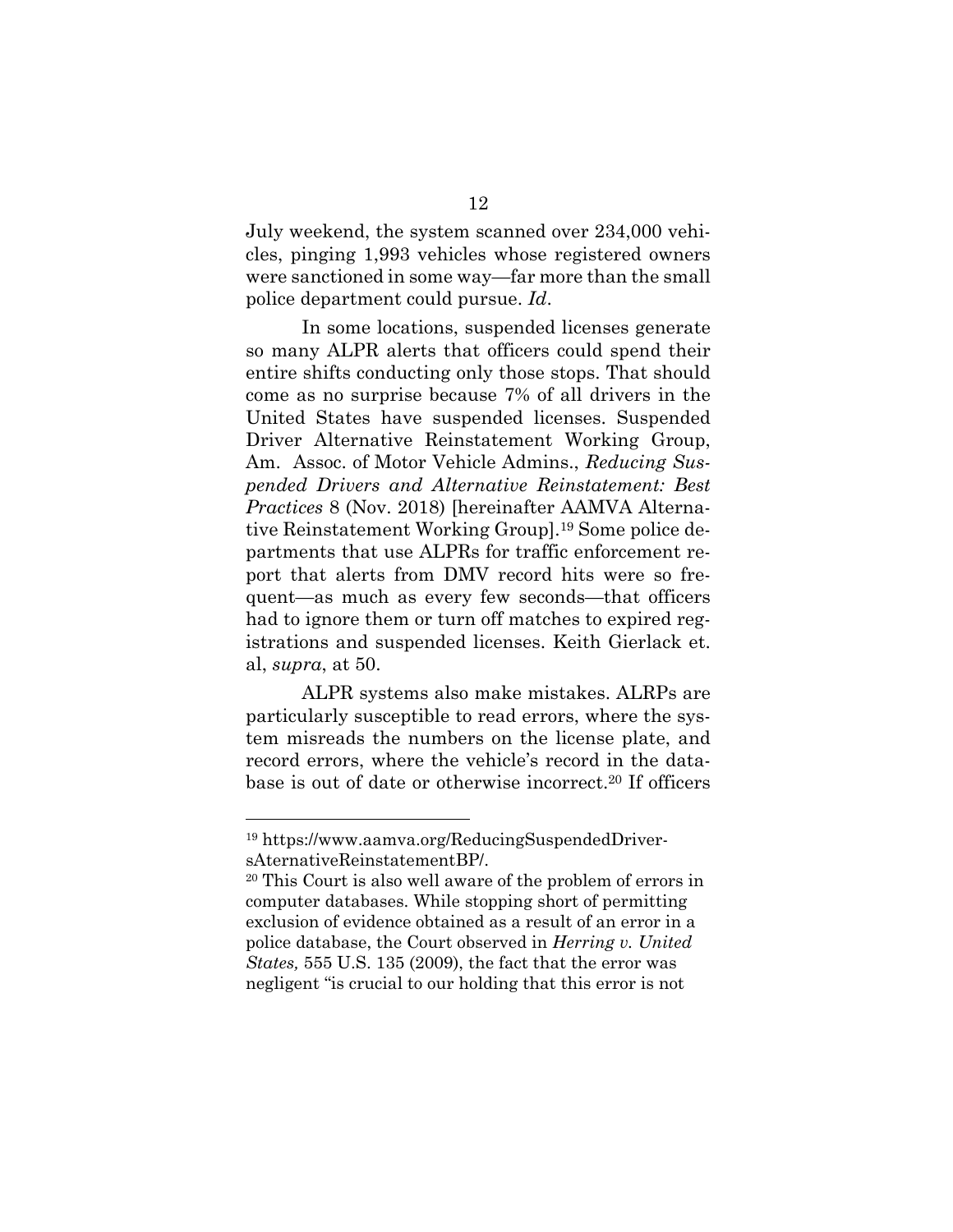are allowed to completely eschew observation, such errors will lead to improper stops and dangerous interactions between law enforcement officers and drivers. In one example from Kansas, an ALPR misread a "7" for a "2" on a license plate and matched to a vehicle listed as stolen, which led to the responding officer approaching the stopped vehicle with a drawn gun. Cyrus Farivar*, Due to License Plate Reader Error, Cop Approaches Innocent Man, Weapon in Hand*, Ars

Electronic databases form the nervous system of contemporary criminal justice operations. In recent years, their breadth and influence have dramatically expanded. Police today can access databases that include not only the updated National Crime Information Center (NCIC), but also terrorist watchlists, the Federal Government's employee eligibility system, and various commercial databases. . . . The risk of error stemming from these databases is not slim. . . . Government reports describe, for example, flaws in NCIC databases, terrorist watchlist databases, and databases associated with the Federal Government's employment eligibility verification system. . . . Inaccuracies in expansive, interconnected collections of electronic information raise grave concerns for individual liberty.

*Id.* at 155 (Ginsburg, J., dissenting).

enough by itself to require 'the extreme sanction of exclusion.'" *Id*. at 140. On this point, four Justices dissented. As Justice Ginsburg wrote: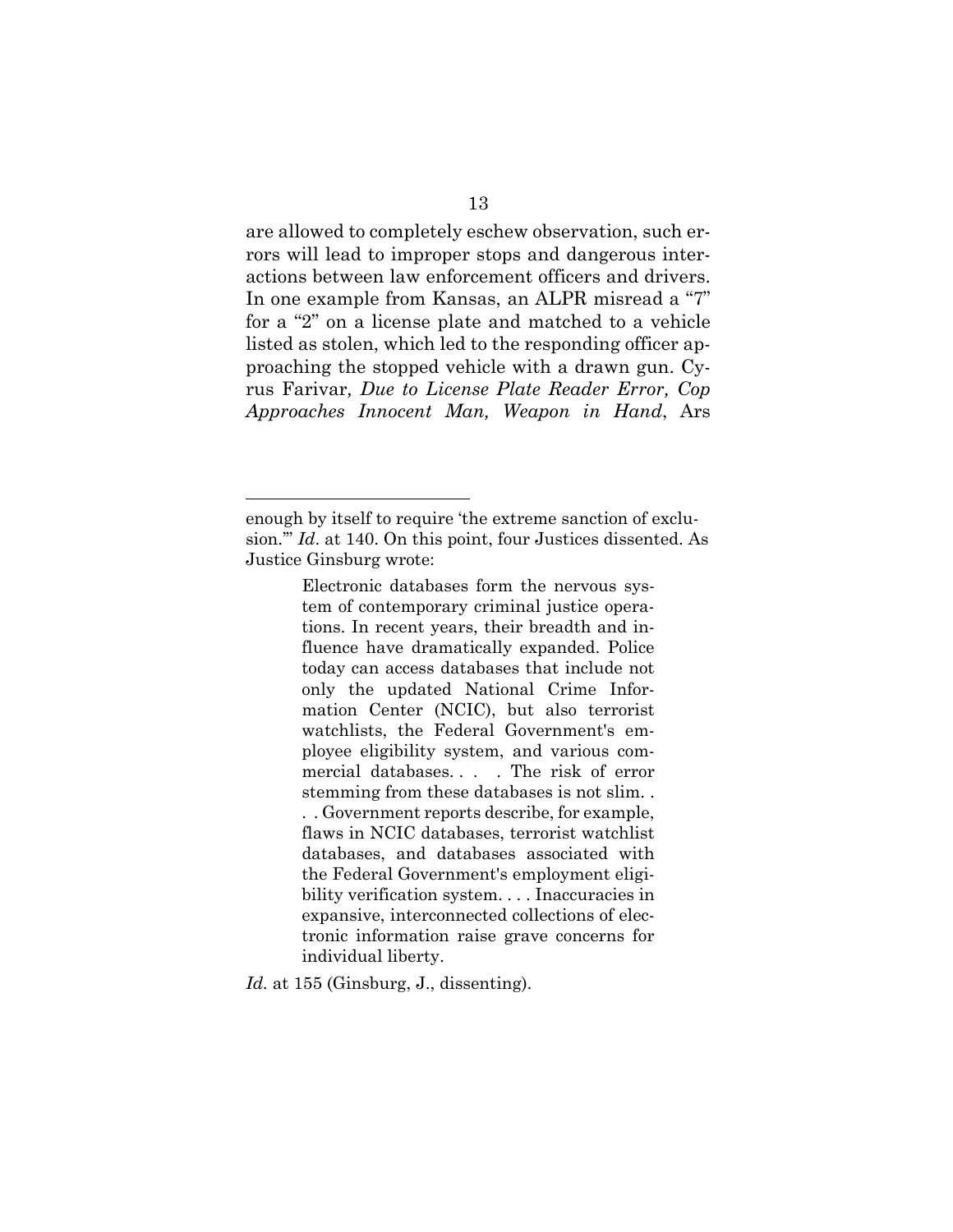Technica (Apr. 23, 2014).<sup>21</sup> In another example police stopped the chair of the Oakland Privacy Advisory Commission at gunpoint because his rental car was erroneously flagged as stolen. Lisa Fernandez & Brooks Jarosz, *Privacy Advocate Sues CoCo Sheriff's Deputies After License Plate Readers Target His Car Stolen*, KTVU (Feb. 19, 2019).<sup>22</sup> The rental vehicle in the Oakland case had been stolen and subsequently recovered—but no one had updated the car's record in major ALPR provider Vigilant Solution's database. *Id*. Mike Sena, Executive Director of the Northern California Regional Intelligence Center, a central repository that collects data for 28 police agencies, has noted that questionable read accuracy in particular means that "law enforcement should not take action just because they receive an alert" but should instead "make sure [the vehicle] is actually wanted or connected with a subject of an investigation." *Id*. Sena stated that he had "absolutely" seen instances where police had received an alert, did not confirm the plate, stopped the car "and it was the wrong car." *Id*.

The growing market for carsharing will also magnify the impact of ALPRs on drivers who have committed no traffic violation. Carsharing apps allow vehicle owners to rent out their cars to the app's users, much like Airbnb allows owners to rent out space in their homes. One peer-to-peer carsharing company,

<sup>21</sup> https://arstechnica.com/tech-policy/2014/04/due-to-license-plate-reader-error-cop-approaches-innocent-manweapon-in-hand/.

<sup>22</sup> http://www.ktvu.com/news/privacy-advocate-detainedat-gunpoint-when-licence-plate-readers-mistakenlymarked-his-car-stolen.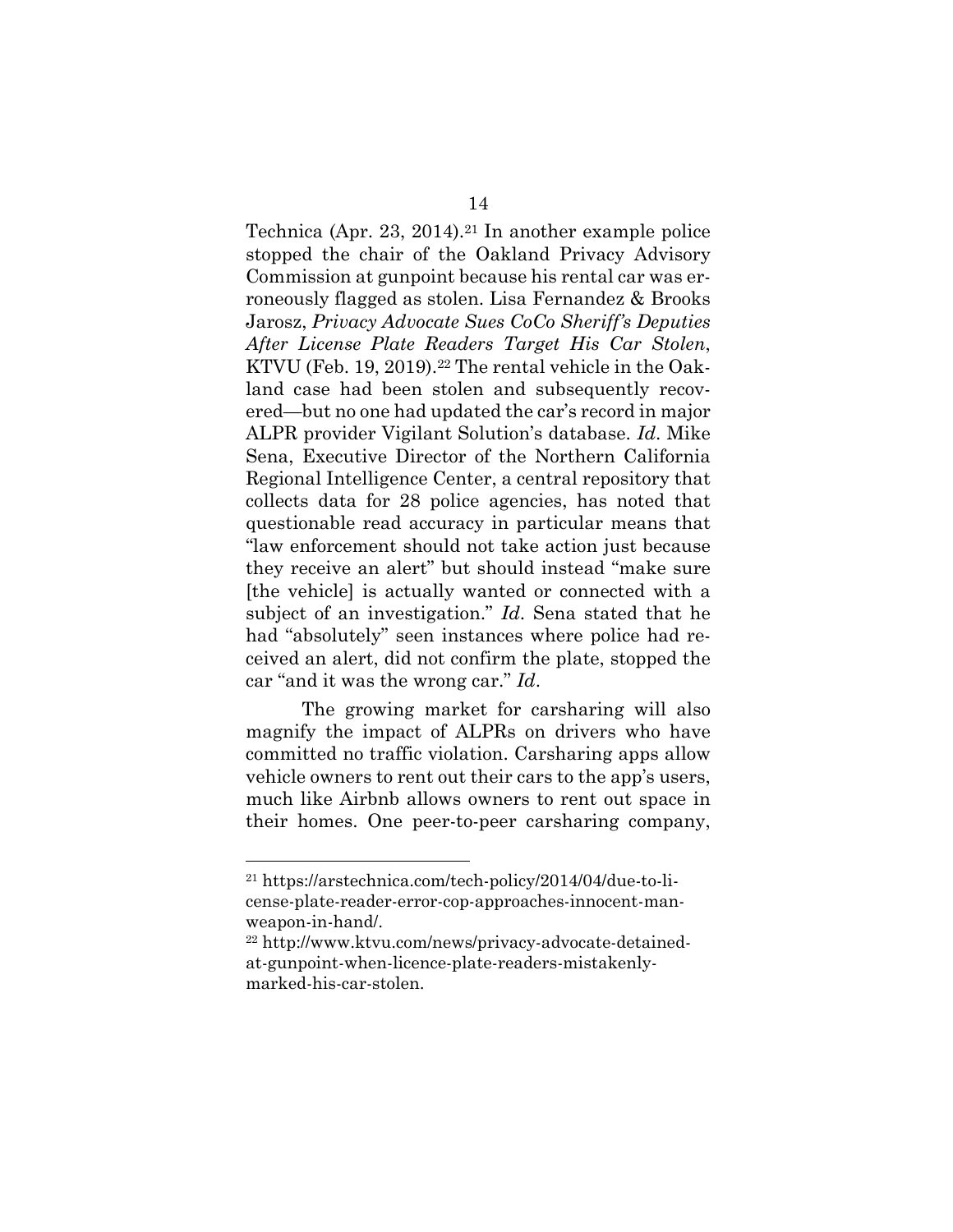Turo, lists over 350,000 vehicles for rent in the United States and three other countries and has over ten million users. Turo, *About* (2019).<sup>23</sup> The carsharing market is expected to grow to \$12 billion by 2024. Global Marketing Insights, *Carsharing Market Size by Model, Growth Potential, Competitive Market Share & Forecast, 2018-2024* (July 2019).<sup>24</sup> If this Court adopts the rule proposed by Kansas, more and more unsuspecting carshare users will be pulled over for the suspended licenses of the car owner, or carsharing apps will ban vehicle owners with suspended licenses from listing their cars on the apps. The harm resulting from the first consequence is obvious: drivers with no connection to the suspended driver, and thus no reason to think they will be pulled over by police, will be subjected to the "physical and psychological intrusion" of what will seem to the driver to be a random traffic stop. *Delaware v. Prouse*, 440 U.S. at 657. The harm resulting from the second consequence will be just as acute: vehicle owners with suspended licenses will be prevented from putting their property to use in a way that is perfectly legal and reasonable. The ban would compound the harm on the economically disadvantaged, who may have lost their other sources of income due to their license suspension.

## **C. The use of Automated License Plate Readers disproportionately impacts disadvantaged and minority communities.**

The combined impact of ALPRs and the proposed *per se* rule will fall disproportionately on

<sup>23</sup> https://turo.com/en-us/about.

<sup>24</sup> https://www.gminsights.com/industry-analysis/carsharing-market.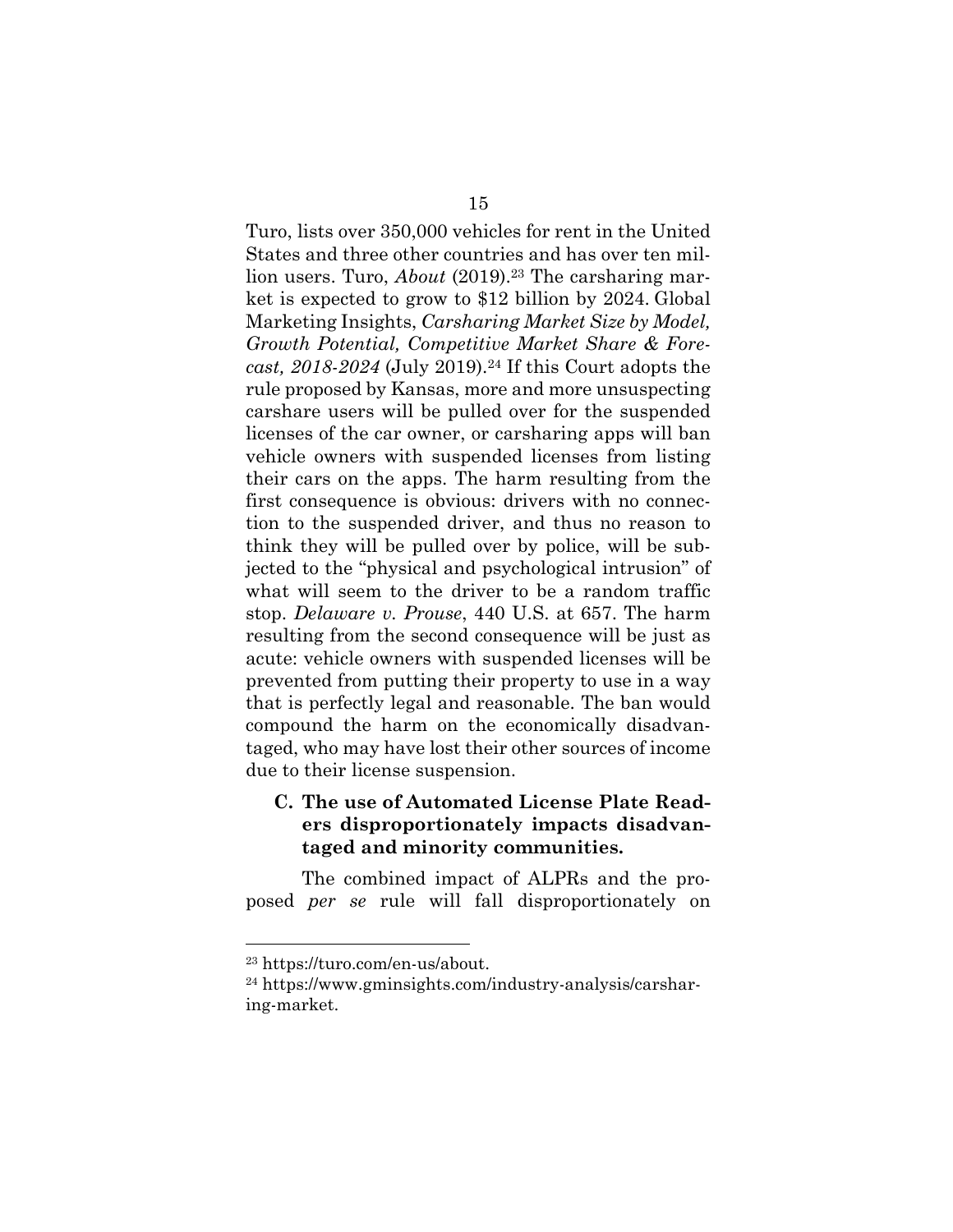disadvantaged communities and people of color. These groups are most heavily surveilled by ALPRs. License suspension in these communities often occurs for reasons completely unrelated to traffic safety, including unpaid court fines, which means that a temporary seizure of their vehicle would serve no traffic safety purpose. In addition, people of color are disproportionately likely to be searched during traffic stops and are also more likely to be searched based on less evidence than white drivers.

ALPR systems are disproportionately deployed in low income and minority communities, often on the premise that these locations are high crime areas. For example, an analysis of eight days of ALPR data from Oakland, California—covering over 63,000 license plate scans and over 48,000 unique plates—revealed that lower income neighborhoods, as well as those with high black and Latino populations, were disproportionately captured by ALPR patrols. Electronic Frontier Foundation, *What You Can Learn From Oakland's Raw ALPR Data* (Jan 21, 2015).<sup>25</sup> ALPRs are also used to "virtually gate" communities such as McKeesport, an economically disadvantaged town near Pittsburgh, allowing police to monitor every car entering and leaving the town. Josh Kaplan *License Plate Readers Are Creeping Into Neighborhoods Across the Country*, Slate (Jul. 10, 2019). As a result, disadvantaged communities and people of color are more likely to have their license plate scanned by an ALPR.

Economically disadvantaged households with more drivers are significantly more likely to be sharing one single car than those averaging a higher

<sup>25</sup> https://www.eff.org/deeplinks/2015/01/what-we-learnedoakland-raw-alpr-data.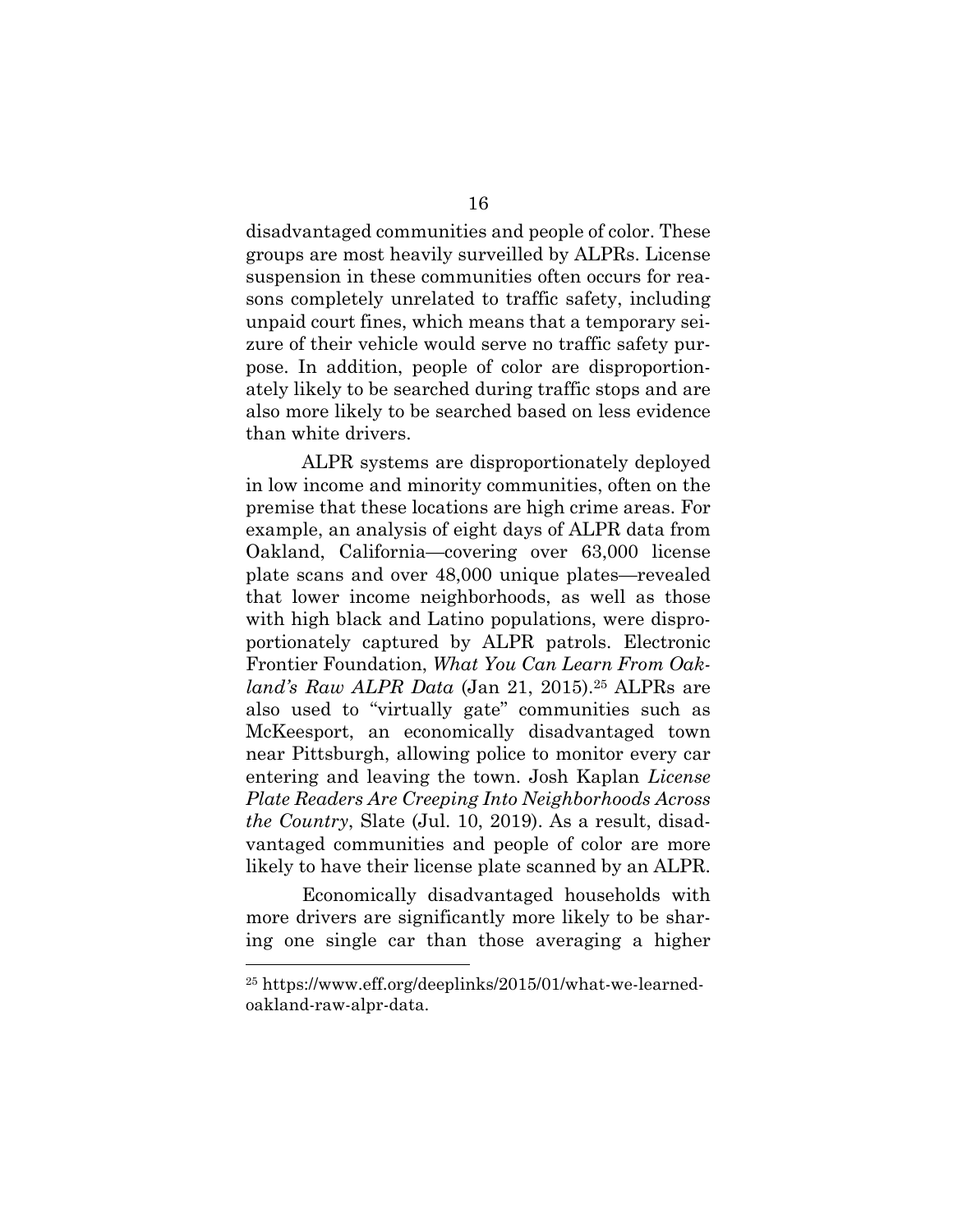income. According to the Bureau of Transportation Statistics, 66% of households in which three drivers share one car have a total income less than \$50,000 and only 3% of households with a total income over \$200,000 share one car between three drivers. Fed. Highway Admin., Tabulation of *2017 National Household Travel Survey* (Sept. 4, 2019).<sup>26</sup> In further illustration of the disparity in car ownership based on socioeconomic status, 52% of households sharing one car with four drivers are comprised of households with a total income of less than \$50,000. Meanwhile, 85% of the households in which there are four cars for four drivers make \$50,000 or more per year. *Id.* Therefore, the likelihood that the operator of a car is not the registered driver of that car has a direct correlation to their economic status.

Disadvantaged and minority communities are also heavily impacted by license suspensions for failure to pay fines and fees. Nationwide, 7% of all drivers have a suspended license, and one in three of those drivers had their license suspended for non-safety reasons. AAMVA Alternative Reinstatement Working Group, *supra*, at 3. That translates to over seven million drivers who, at any given time, have licenses suspended for failure to pay fines and fees. These failureto-pay suspensions are correlated with income level and race. In California, low household income and license suspension for failure to pay fines are highly correlated. Stephen Bingham et al., *Stopped, Fined, Arrested: Racial Bias in Policing and Traffic Courts in California* 7 (Apr. 2016).27 The suspension rate for

<sup>26</sup> *Available at* https://perma.cc/3T4S-96Y2.

<sup>27</sup> https://lccr.com/wp-content/uploads/Stopped\_Fined\_Arrested\_BOTRCA.pdf.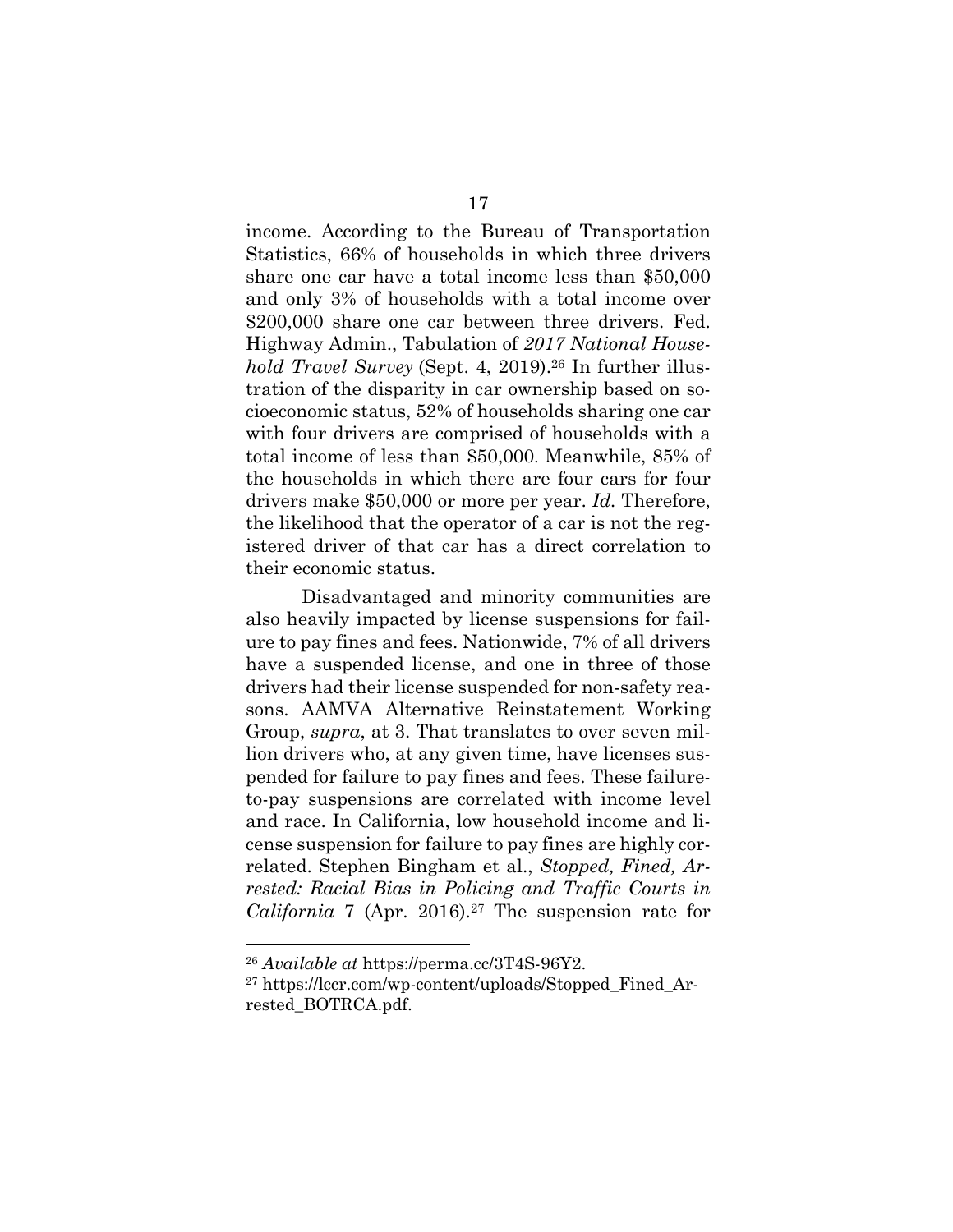failure to pay fines is also highly correlated with the percentage of the population that is black. *Id*. at 8. Disadvantaged and minority communities in New York and Chicago are similarly impacted by failure-topay license suspensions. Laura Nolan, Woodstock Institute, *The Debt Spiral: How Chicago's Vehicle Ticketing Practices Unfairly Burden Low-Income and Minority Communities* 12 (June 2018);<sup>28</sup> Joanna Weiss & Claudia Wilner, Driven by Justice Coalition, *Opportunity Suspended: How New York's Traffic Debt Suspension Laws Disproportionately Harm Low-Income Communities and Communities of Color* (2019).<sup>29</sup> Across the country, license suspensions hit disadvantaged and minority communities the hardest.

Because drivers suspended for failure-to-pay are far less dangerous on the road than drivers who receive moving violations, officers that rely solely on ALPR alerts for suspended licenses, and not observations of unsafe driving, may miss real safety threats while pursuing vehicles that do not pose a danger to others. Drivers suspended for non-safety reasons are five times less likely to commit a moving violation and almost three times less likely to be involved in a crash during the suspension period than drivers suspended for safety reasons. AAMVA Alternative Reinstatement Working Group, *supra*, at 8. This makes sense: drivers suspended for non-safety reasons, such as failure-topay, were not cited for dangerous driving in the first place. Because they are less likely to violate traffic

nority-Communities-June-2018.pdf.

<sup>28</sup> https://woodstockinst.org/wp-content/up-

loads/2018/06/The-Debt-Spiral-How-Chicagos-Vehicle-Ticketing-Practices-Unfairly-Burden-Low-Income-and-Mi-

<sup>29</sup> https://www.drivenbyjustice.org.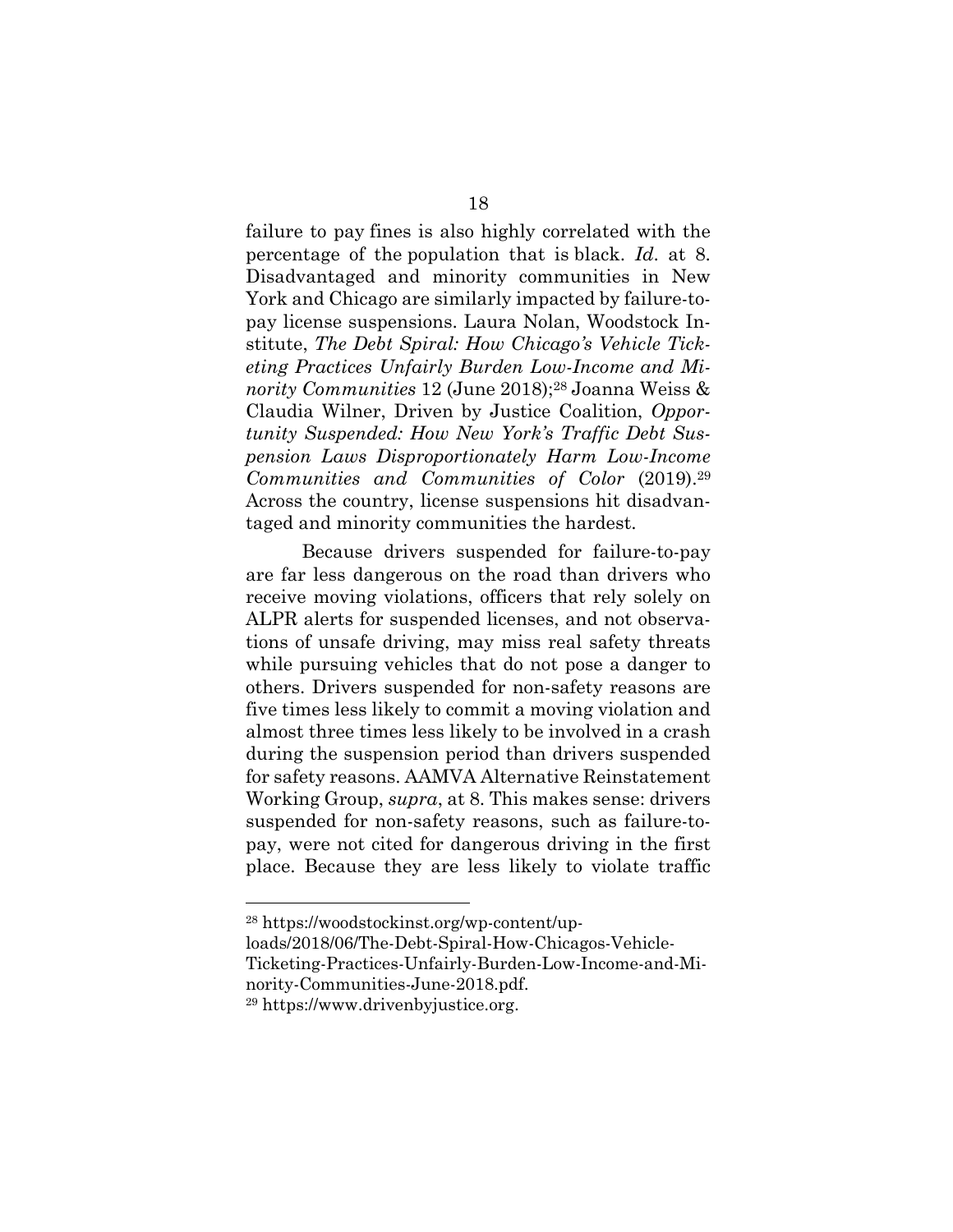laws, these drivers are also less likely to attract attention from police who rely on observation of unsafe driving to make a stop. Thus, reliance on ALPR alerts for the suspended license of a registered owner alone may distract officers from actual safety concerns. As the Suspended Driver Alternative Reinstatement Working Group of the American Association of Motor Vehicle Administrators recommends, because "the limited highway safety resources should be focused on reducing the risk of dangerous drivers, using a driver's license suspension for non-highway safety violations should be avoided." *Id*. at 3.

Use of ALPRs, in conjunction with a rule that allows for traffic stops premised solely on failure to pay fines, has already been shown to skew incentives for officers charged with traffic enforcement—and to hurt low income and black drivers in particular. When Port Arthur, Texas—a city of 55,000 with poverty and unemployment rates around double the state's average—began to use ALPRs to stop cars associated with drivers with unpaid traffic tickets, the alerts were, according to one officer, "just constant . . . you'd get 40 or 50 hits a day." Alex Campbell & Kendall Taggart, *A Traffic Cop's Ticket Bonanza in a Poor Texas Town*, Buzzfeed News (Jan. 26, 2016).<sup>30</sup> People who could not immediately pay the fines were hauled to jail. *Id.* During the two-year height of the program, 1,500 people were jailed as a result of these stops. *Id.* Black drivers were disproportionately arrested; while black people were 40% of the population of the city, they made up 70% of the arrests for failure to pay. *Id.* The money the city spent locking people up for unpaid fines rose 175%

<sup>30</sup> https://www.buzzfeednews.com/article/alexcampbell/theticket-machine.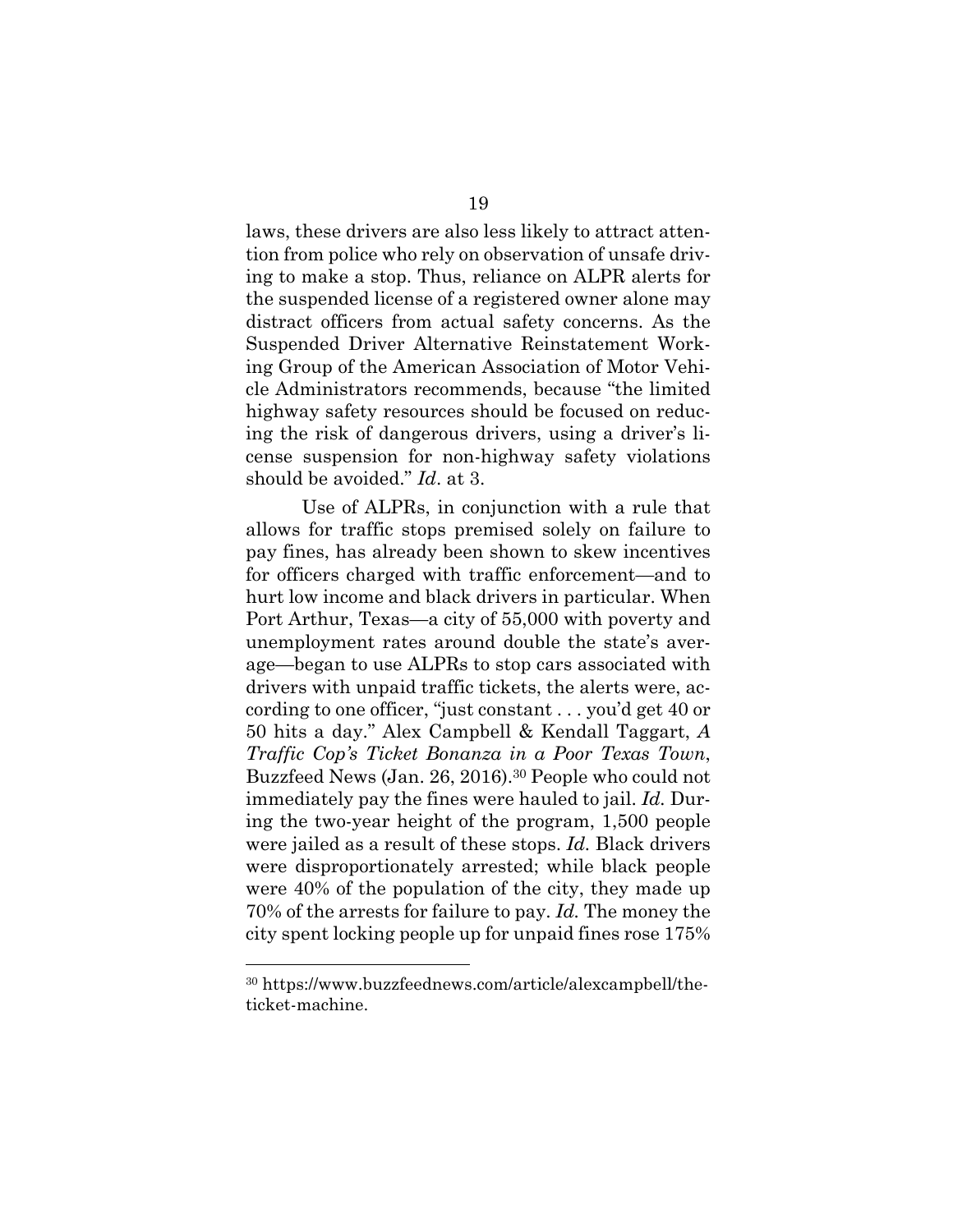from \$152,800 a year to \$415,000 a year. *Id*. At the same time, revenue from collected fines exploded from \$1.2 million to \$2.1 million, creating an incentive for officers to continue to pursue vehicles that were not being driven dangerously.

Because officers cannot pursue every ALPR alert, officers will retain discretion over whom to pull over—and studies show that officers are more likely to pull over black drivers than white drivers. A Stanford study of 60 million stops across 20 states found that black drivers are 1.4 times more likely to be stopped than white drivers. Emma Pierson et al., Stanford Open Policing Project, *A Large-scale Analysis of Racial Disparities in Police Stops Across the United States* 5 (2016).31 An analysis of 100 million traffic stops found that fewer black drivers are stopped at night when the driver's race is difficult to determine—further evidence that racial bias motivates many traffic stops. Emma Pierson et al., Stanford Computational Policy Lab, *A Large-scale Analysis of Racial Disparities in Police Stops Across the United States* 5 (March 23, 2019).32

The proposed per se rule, combined with ALPR use, will also subject more black and Latino drivers to invasive searches. The Stanford study found that Black and Latino drivers are more than twice as likely as white drivers to be searched during a traffic stop. *Id*. at 5. Evidence also indicates that the bar for searching black and Latino drivers is generally lower than for white drivers, meaning an officer is more likely to decide to search a black or Latino driver given

<sup>31</sup> https://5harad.com/papers/traffic-stops.pdf.

<sup>32</sup> https://5harad.com/papers/100M-stops.pdf.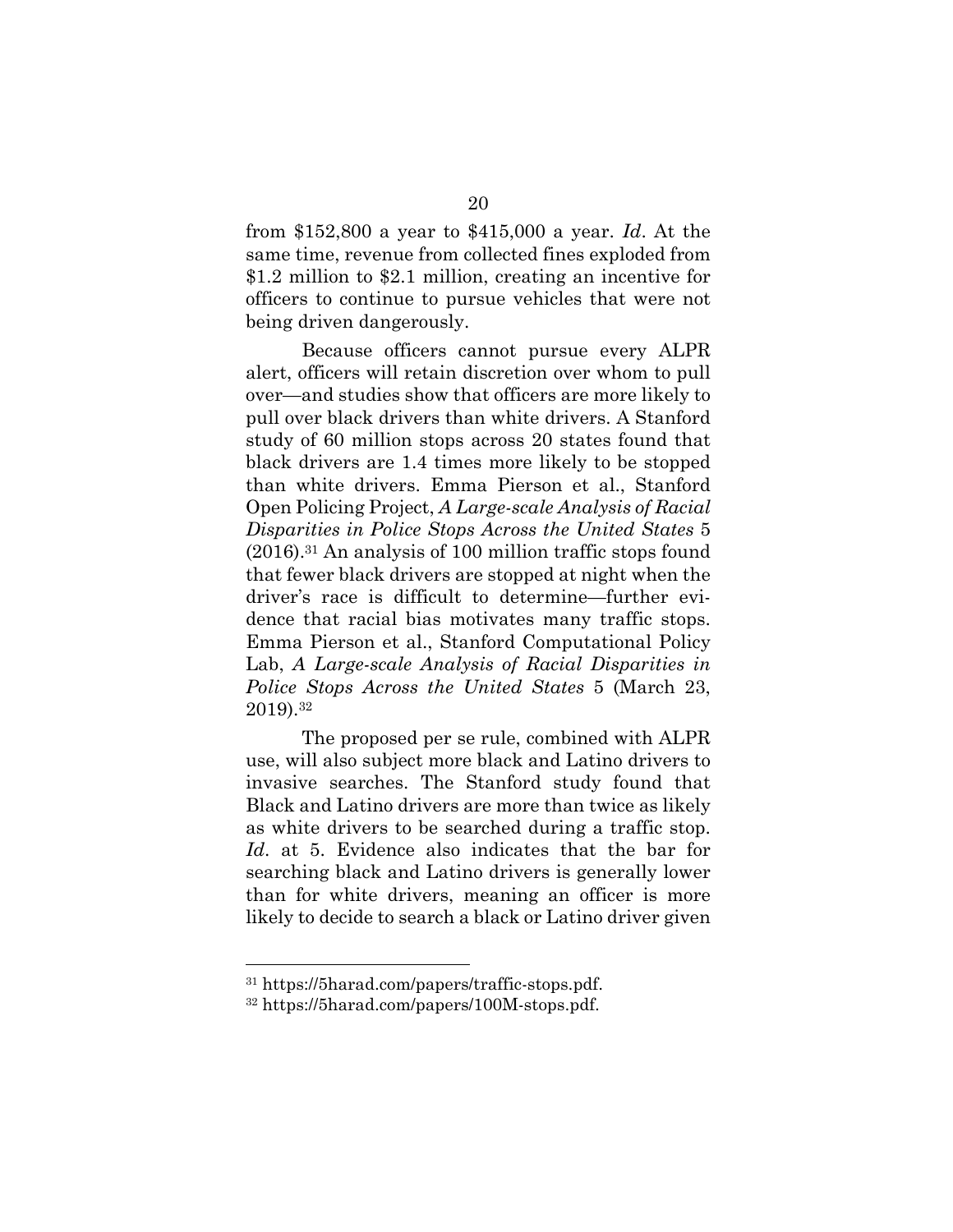the same contextual factors, such as age, gender, location, and behaviors such as nervousness. *Id*. at 6.

Local studies confirm the nationwide trends. The Greensboro, NC police department reports that black drivers are more than twice as likely to be searched during a traffic stop despite the fact that white drivers are more likely to be discovered with contraband. Greensboro Police Department, *Analysis of Traffic Stop and Search Data* 3 (2016).33 A Stanford analysis of 13 months of stop data in Oakland found that, 60% of stops were of black people, who make up only 28% of the Oakland population. Rebecca C. Hetey et al, *Data for Change: A Statistical Analysis of Police Stops, Searches, Handcuffings, and Arrests in Oakland, Calif., 2013-2014*, Stanford Social Psychological Answers to Real-World Questions at 10 (June 23, 2016).34 The study also found that, while only 20% of officers had stopped a white person, 96% of officers had stopped a black person. *Id*. Officers in Oakland were three times as likely to perform a discretionary search of a black person, and more than twice as likely to handcuff a black person after a stop. *Id*. Oakland police officers used "more severe legal language (e.g., mentioned probation, parole, and arrest) and offered fewer explanations for the stop" when stopping black citizens than when stopping whites. *Id*. Oakland residents perceived that difference. Black and Hispanic residents felt more disrespected and misunderstood during traffic stops than white residents. *Id*.

This Court has recognized that traffic stops are a "physical and psychological intrusion" that "interfere

<sup>33</sup> https://www.greensboro-nc.gov/departments/po-

lice/crime-data/traffic-stops-searches.

<sup>34</sup> https://sparq.stanford.edu/our-work/criminal-justice.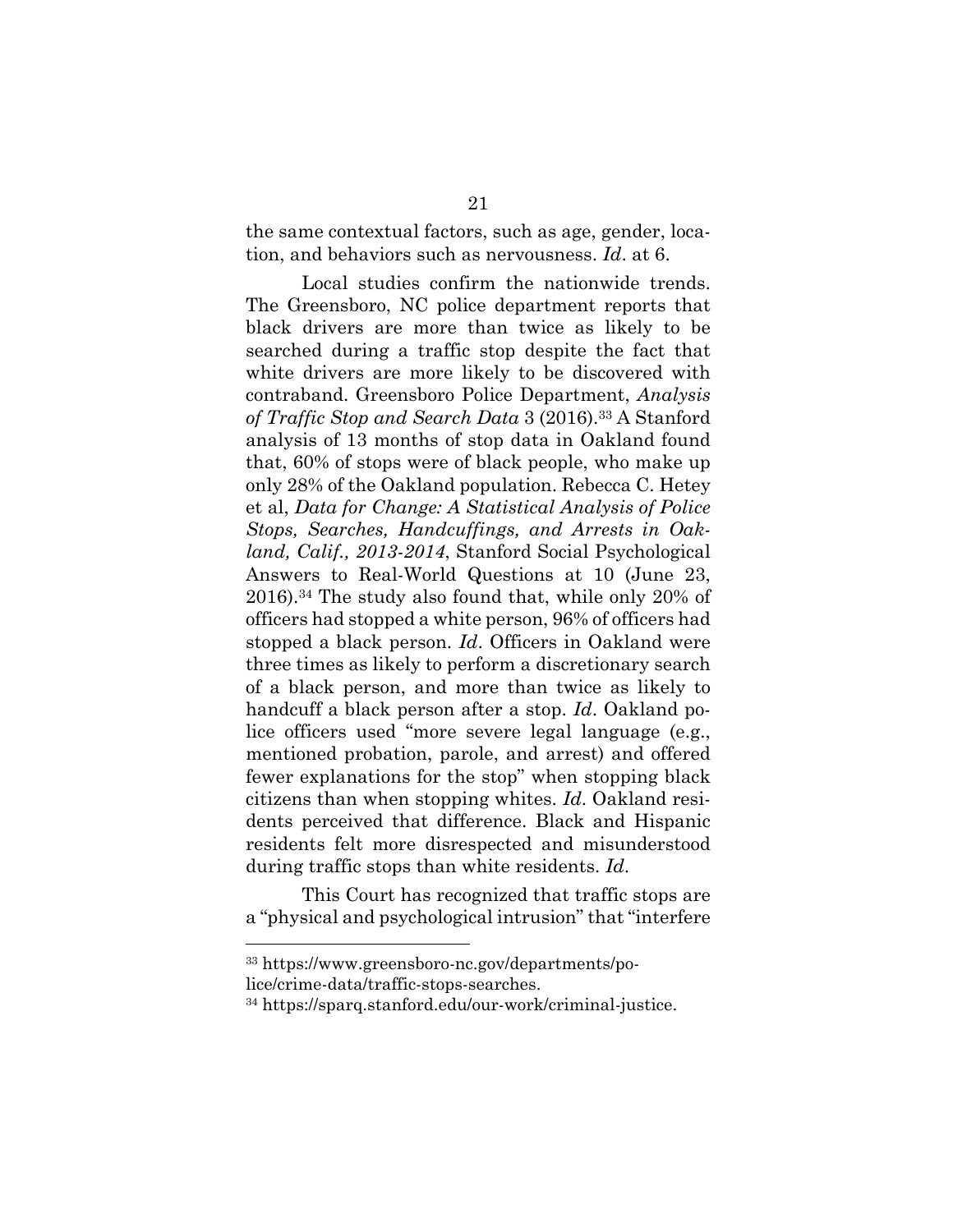with freedom of movement, are inconvenient, and consume time" and "create substantial anxiety." *Delaware v. Prouse*, 440 U.S. at 457. Traffic stops are especially harrowing for people of color. Recent research shows that police stops have a significant negative psychological effect on young people of color. Two studies of young black and Latino men found that police stops are directly correlated with delinquent behavior, psychological distress, trauma, and anxiety. Amanda Geller et al., *Aggressive Policing and the Mental Health of Young Urban Men*, 104 Am. J. Public Health 2321 (2014); Juan Del Toro et al., *The Criminogenic and Psychological Effects of Police Stops on Adolescent Black and Latino Boys*, 116 PNAS 8261 (Apr. 8, 2019). Furthermore, negative personal experiences with the police are four to fourteen times more psychologically impactful than positive experiences. Wesley G. Skogan, *Asymmetry in the Impact of Encounters with Police*, 16 Policing and Soc'y 99 (Jan. 2007). Negative experiences with the police, like a random stop, significantly distort perceptions of the police. Beyond simple distrust, negative interactions with police, including stopping without cause, are correlated with psychological distress and depression. J.E. DeVylder et al., *Prevalence, Demographic Variation and Psychological Correlates of Exposure to Police Victimization in Four US Cities*, 26 Epidemiology & Psychiatric Sciences 466 (2017).

**II. This Court should not adopt a rule that allows traffic stops based solely on ALPR alerts that the license of a vehicle's registered owner is suspended.**

This Court has long recognized that it "is obligated—as '[s]ubtler and more far-reaching means of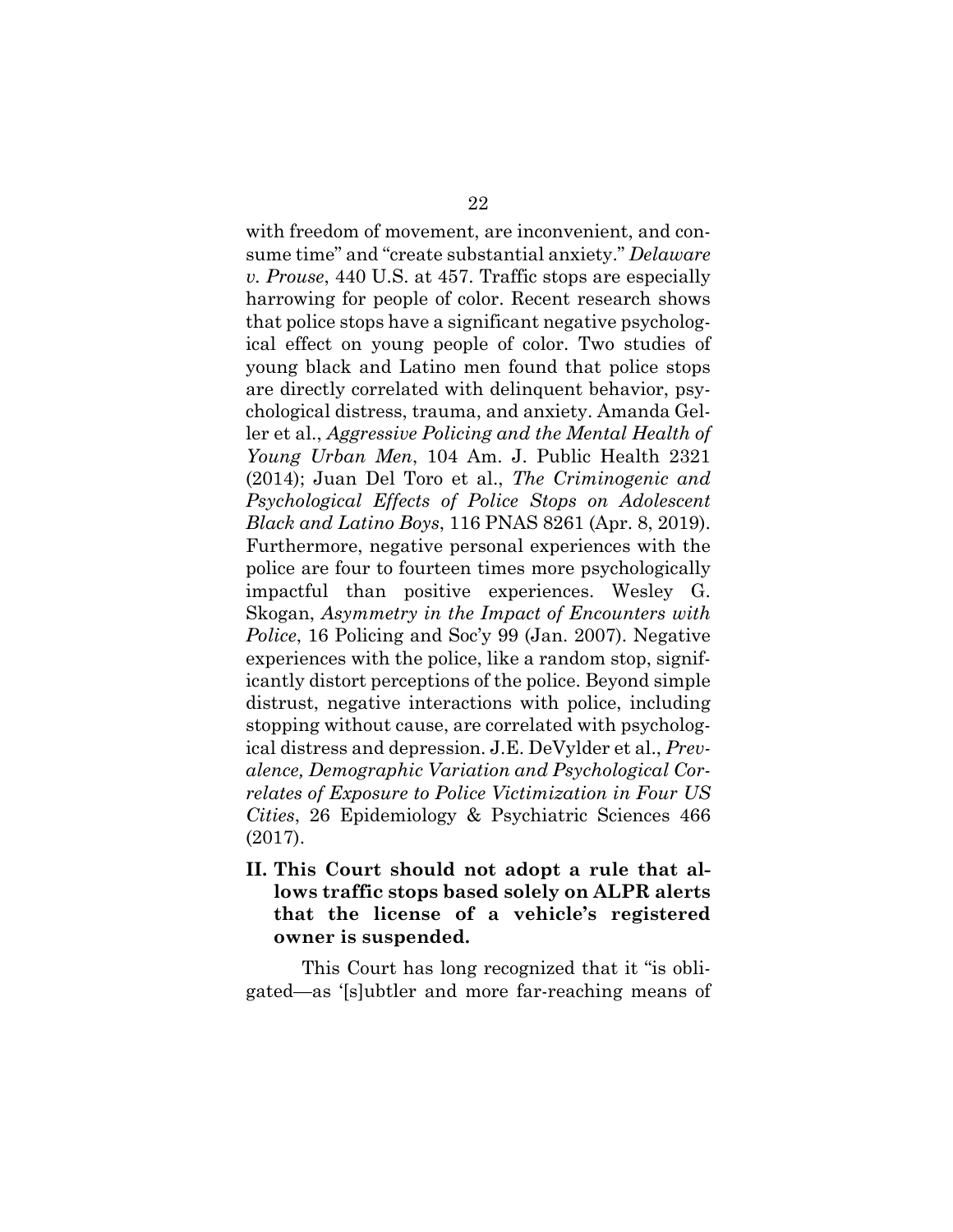invading privacy have become available to the Government'—to ensure that the 'progress of science' does not erode Fourth Amendment protections." *Carpenter v. United States*, 138 S. Ct. 2206, 2223 (2018) (quoting *Olmstead v. United States*, 277 U.S. 438, 473–474 (1928) (Brandeis, J., dissenting)). The Automated License Plate Readers that are now being deployed across the country are the latest example of a "powerful, computer-based record-keeping syste[m] that facilitates arrests in ways that have never before been possible." *Arizona v. Evans*, 514 U.S. 1, 17 (1995) (O'Connor, J., concurring). As Justice O'Connor explained, the police are "entitled to enjoy the substantial advantages this technology confers. They may not, however, rely on it blindly. With the benefits of more efficient law enforcement mechanisms comes the burden of corresponding constitutional responsibilities." *Id.* at 17–18.

When confronting "new concerns wrought by digital technology, this Court has been careful not to uncritically extend existing precedents." *Carpenter*, 138 S. Ct. at 2214 (citing *Riley v. California*, 573 U.S. 373, 386 (2014)). To that end, the Court has rejected "mechanical interpretation" of the Fourth Amendment when the interpretation would leave individuals "at the mercy of advancing technology." *Id*. (quoting *Kyllo v. United States*, 533 U.S. 27, 35 (2001)).

In 1975 the Court in *United States v. Brignoni-Ponce*, 422 U.S. 873 (1975), extended the *Terry*-stop rule to allow warrantless automobile stops in certain limited circumstances, and permitted border patrol agents to "stop vehicles only if they are aware of specific articulable facts, together with rational inferences from those facts, that reasonably warrant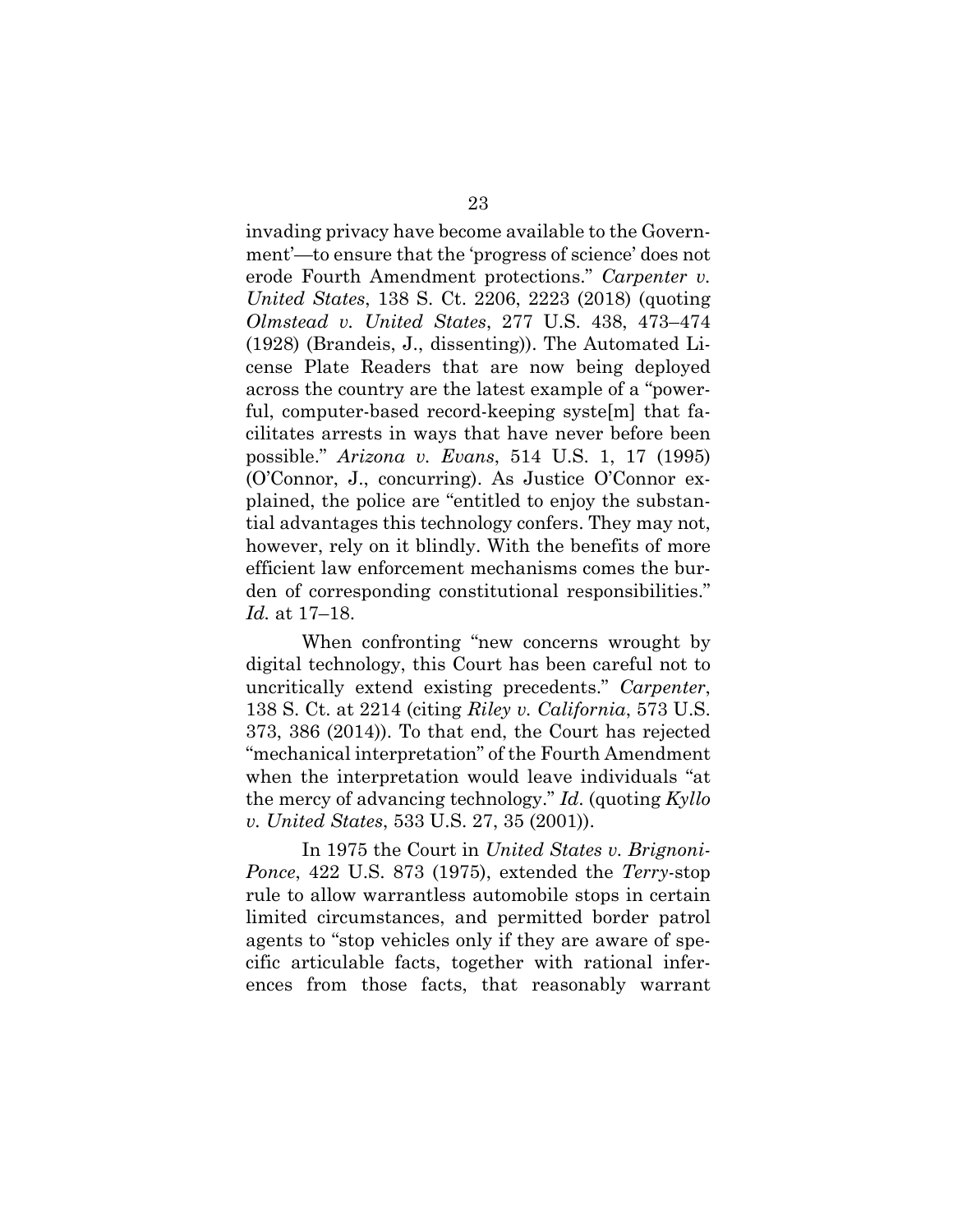suspicion that the vehicles contain aliens who may be illegally in the country." *Id*. at 884. A few years later, the Court rejected the State of Delaware's policy authorizing patrol officers to conduct automobile stops "subject to no constraints" for the purpose of conducting "a license and registration check." *Delaware v. Prouse*, 440 U.S. at 655. The Court found that, "except in those situations in which there is at least articulable and reasonable suspicion that a motorist is unlicensed or that an automobile is not registered, or that either the vehicle or occupant is otherwise subject to seizure for violation of law," it is unlawful to stop an automobile and detain the driver in order to check his license and registration. *Id*. at 663.

While the reasonable suspicion standard for license checks might have been justified in 1979, it should not be extended to permit stops based solely on ALPR alerts for suspended licenses of a vehicle's registered owner. This Court has sought to "assure[] preservation of that degree of privacy against government that existed when the Fourth Amendment was adopted." *Carpenter*, 138 S. Ct. at 2214 (2018) (quoting *Kyllo*, 533 U.S. at 34). But the deployment of automated license plate readers has fundamentally changed the way that patrol officers assess car stops. The *Terry*-stop rule, extended in a limited fashion to automobile stops in *Brignoni-Ponce* and *Prouse*, is premised on the development of reasonable, articulable suspicion by an officer based on their observations and experience. The scope of that activity is necessarily limited by what the officer can physically see and process, and thus the likelihood of a stop being triggered solely by a license plate record check was relatively low. But with the advent of automated scanning and searching of registration databases, the odds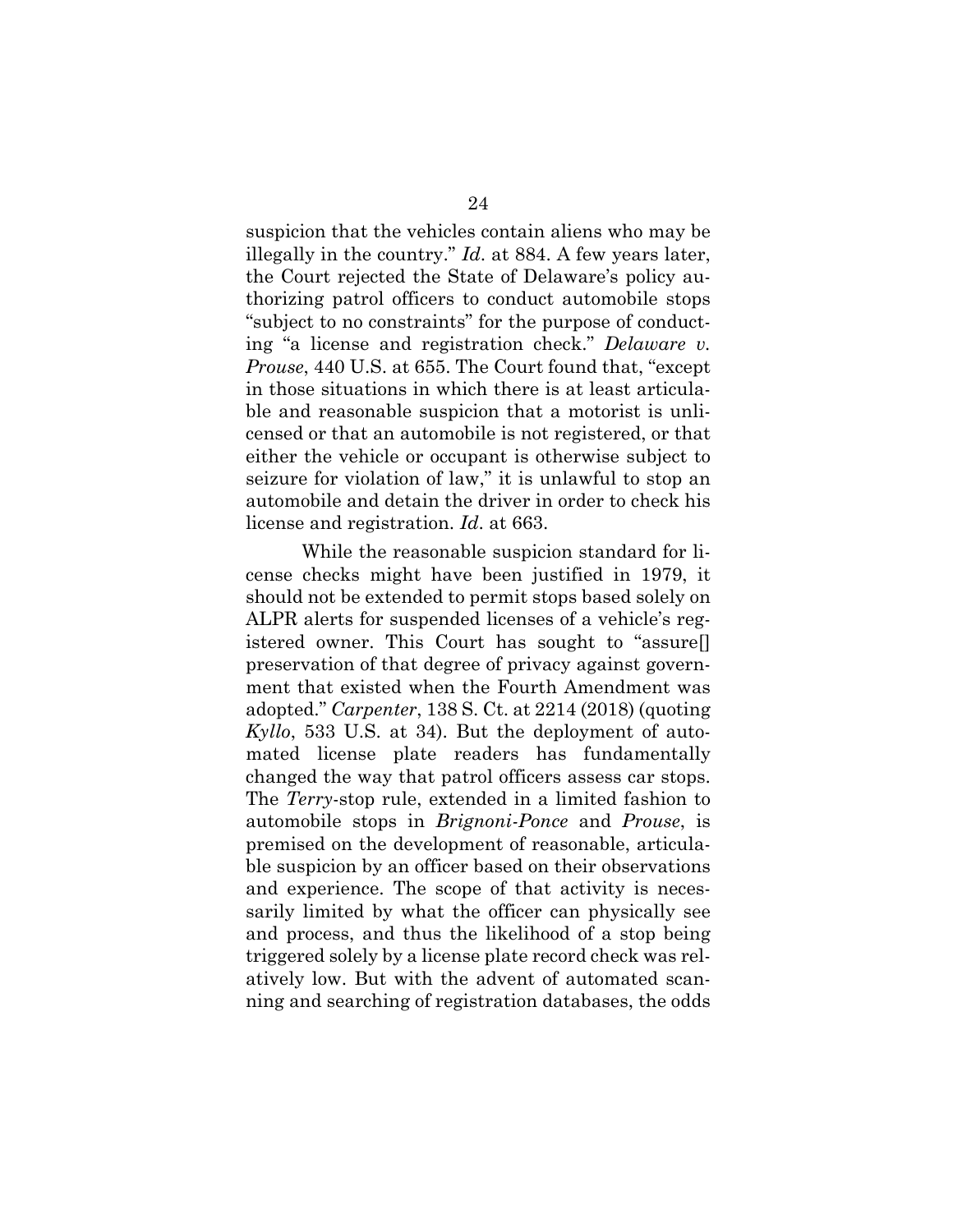would go up exponentially. An officer simply cannot scan or process license plate information the same way that an automated reader can. As one ALPR manufacturer states, while an officer could manually check between 50-100 license plates in a shift, an ALPR system can check 5,000 plates or more. PIPS Technology, *ALPR Applications* (2019).<sup>35</sup> Searches triggered by automated scans would therefore be different "in both a quantitative and qualitative sense" from searches based on human observation. *Riley*, 573 U.S. at 393. Given the significant risk of false positives and increased stops of individuals that pose no traffic safety risk, the petitioner's *per se* rule should be rejected.

<sup>35</sup> http://www.pipstechnology.com/applications.